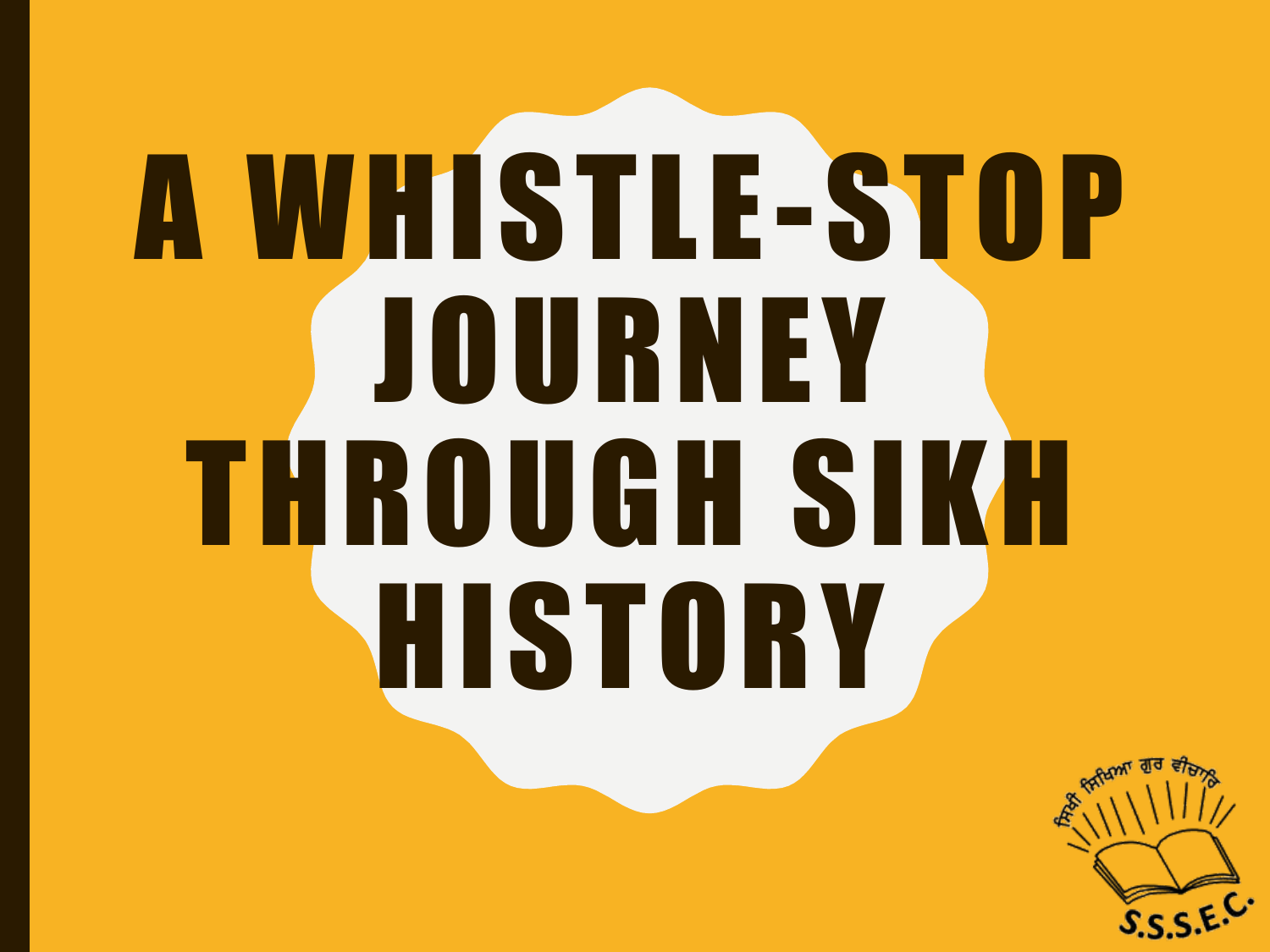### OVERVIEW

- Guruship period (1469-1708)
- Banda Singh Bahadur/Khalsa Raj (1708-1716)
- Dal Khalsa & Misl Period
- Maharaja Ranjit Singh/Sikh Raj (1799/1801-1839/1849)
- British Raj (1849-1947)
- Singh Sabha Movement (~1880s-mid 1900s)
- Partition (1947)
- Anandpur Sahib Resolution (1973/1980s)
- 1984 & build-up/aftermath
- Mid 1990s to present day

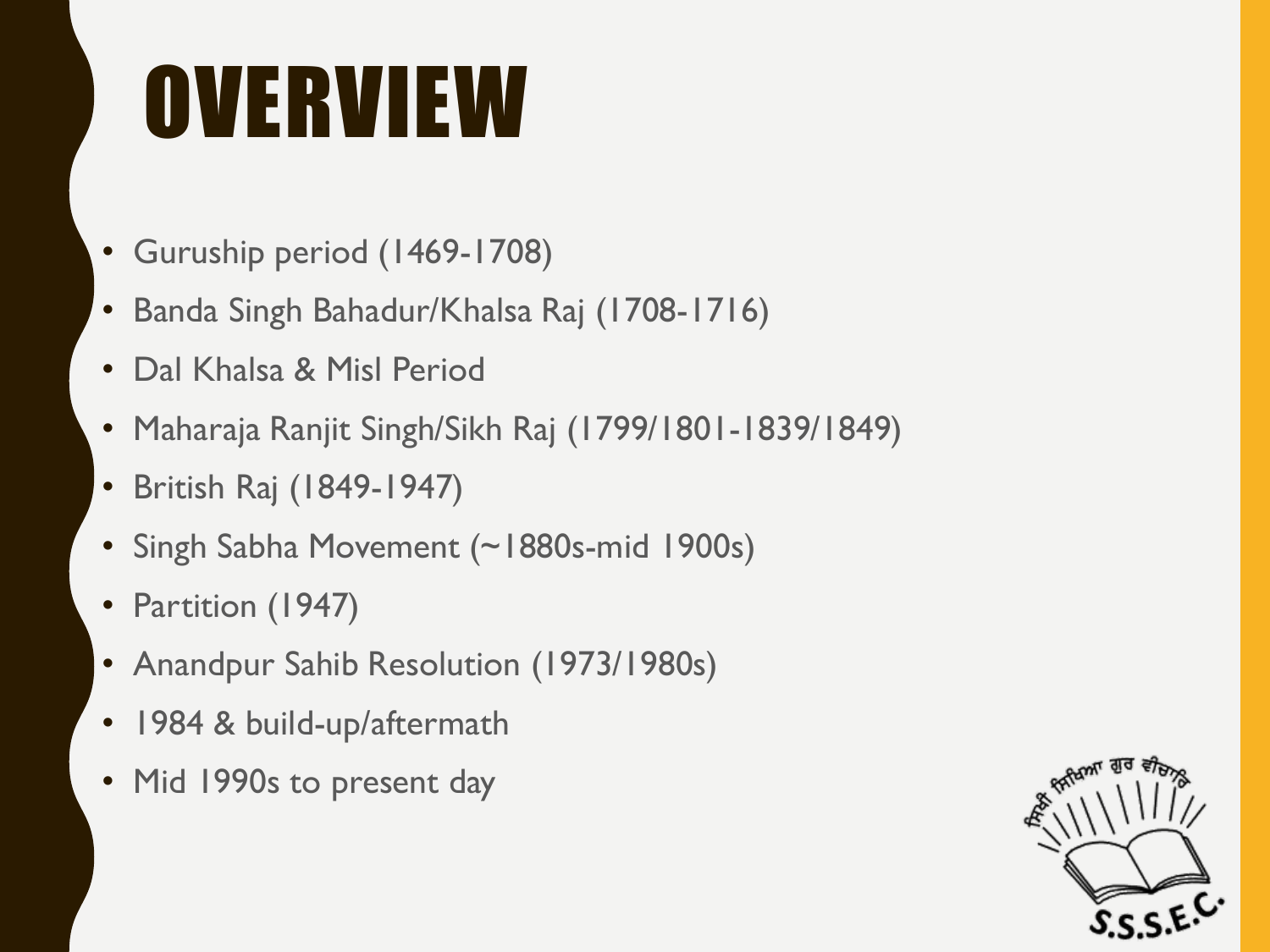#### GURU NANAK DEV JI **Factfile**

- DOB: 15/04/1469
- Birthplace: Rai Bhoi di Talwandi/Nankana Sahib
- Mother: Mata Tripta
- Father: Mehta Kalu
- Sister: Bebe Nanaki
- Wife: Mata Sulakhni Ji
- Children: Siri Chand, Lakhmi Das

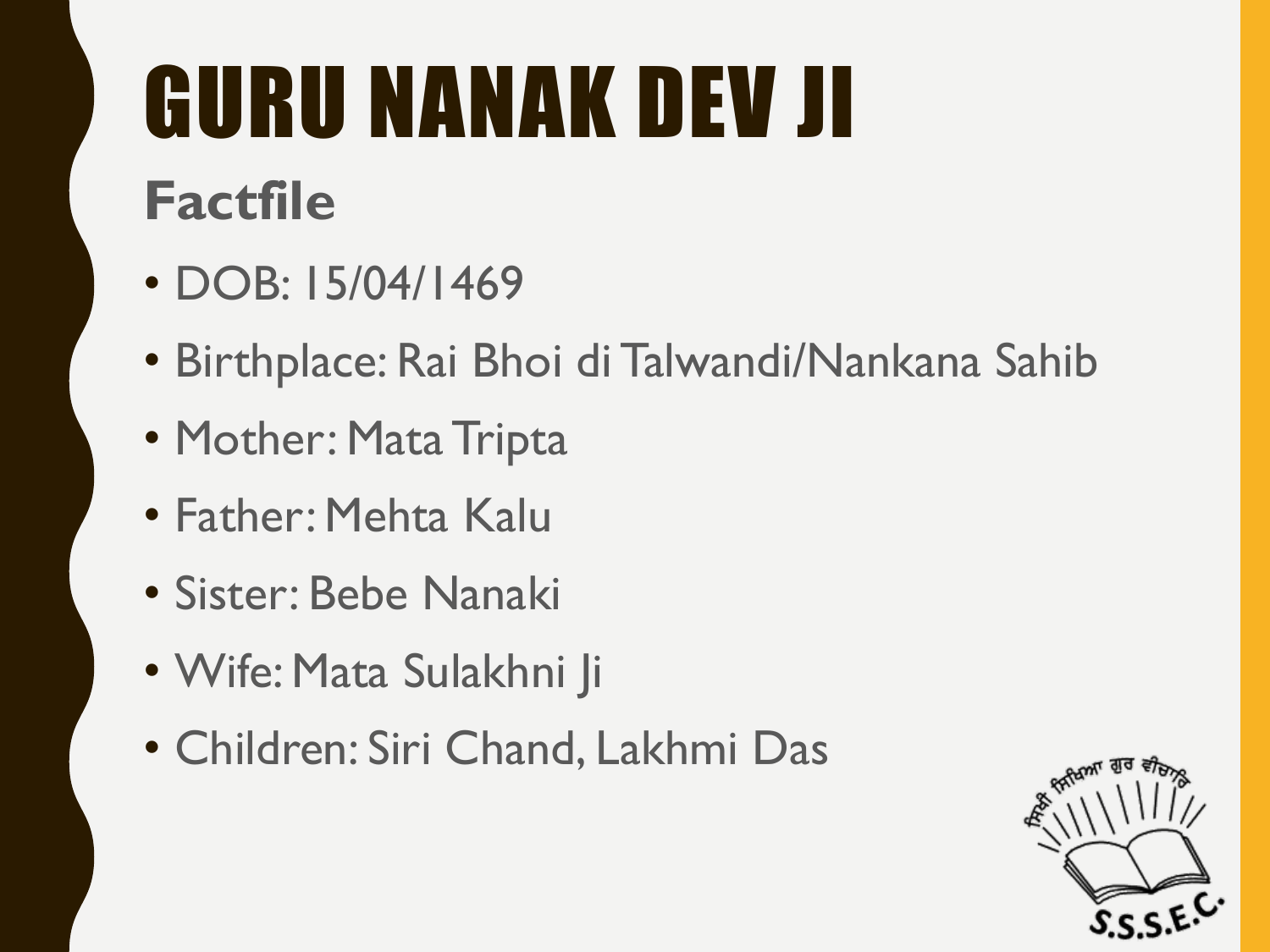### GURU NANAK DEV JI

#### **4/5 Udassis; ~25 years of travelling**

- Started aged around 30
- –Travelled on foot to places all over India/Pakistan, Sri Lanka, Mecca, Tibet, Afghanistan, (Vatican?)
- Companion: Bhai Mardana (played rabaab)
- Brave & revolutionary
	- Met with & talked to all kinds of people; explained philosophy in novel ways
	- A different image to the one we often see!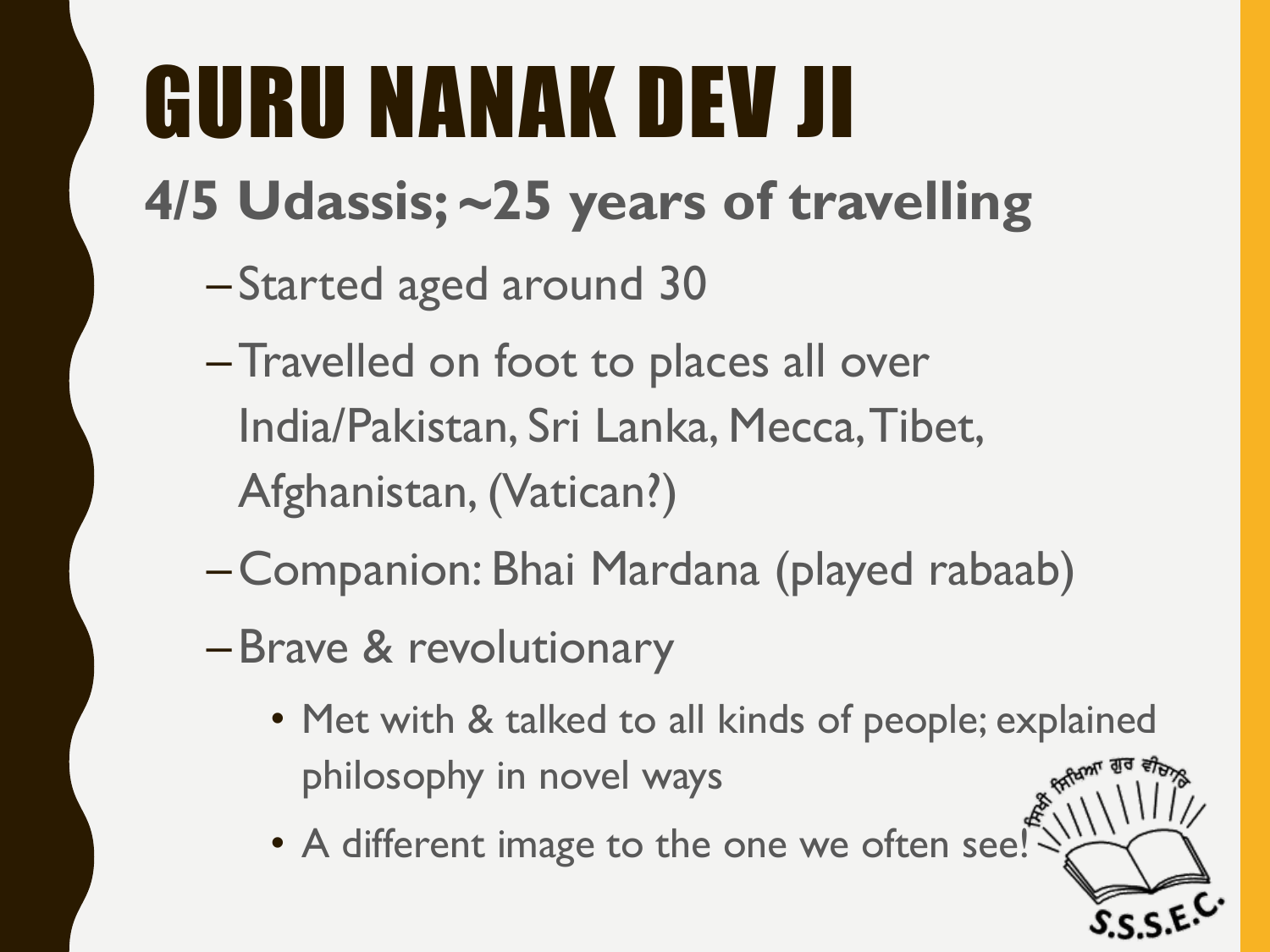#### **Travels of Guru Nanak:**

The Puratan Janamsakhi, one of the oldest accounts available regarding Gura NANAK mentions five journeys or Udasis undertaken by him. The important identified places given in each Udasi are as follows:

1. First Udasi: (1500-1506 A.D.) Sultanpur, Tulamba (Modern Makhdumpur, Dixtrict Multan), Panipat, Delhi, Varanasi, Nanakmata (District Nainital), Tanda Vanjara (District Rampur), Kamnap (Assum), Asa Desh (assam), Saidpur (modern Eminabad, Pakistan). Pasrur (Pakistan), Sialkot (Pakistan),

2. Second Udasi: (1506-1513 A.D.) Dhanasri Valley, sea and Singladip (Sri Lanka),

3. Third Udasi: (1514-1518 A.D.) Kashmir, Sumer Parbat and several other Parbats difficult of identification, Achal Vatala etc.

4. Fourth Udasi: (1519-1521 A.D.) Mecca & Arab countries.

5. Fifth Udasi: (1523-1524 A.D.) The fifth travel was of the places within the Punjab.

**HALWAY** 

FERRANEAN SEA

AFRASA

#### ਗੁਰੂ ਨਾਨਕ ਦੇਵ ਜੀ ਦੀਆਂ ਯਾਤਰਾਵਾਂ

USSR.

**LYCK** 

 $\left( \bullet \right)$ 

#### **Travels of Guru Nanak Dev Ji**

**BAY OF RETAINE** 

**CHINA**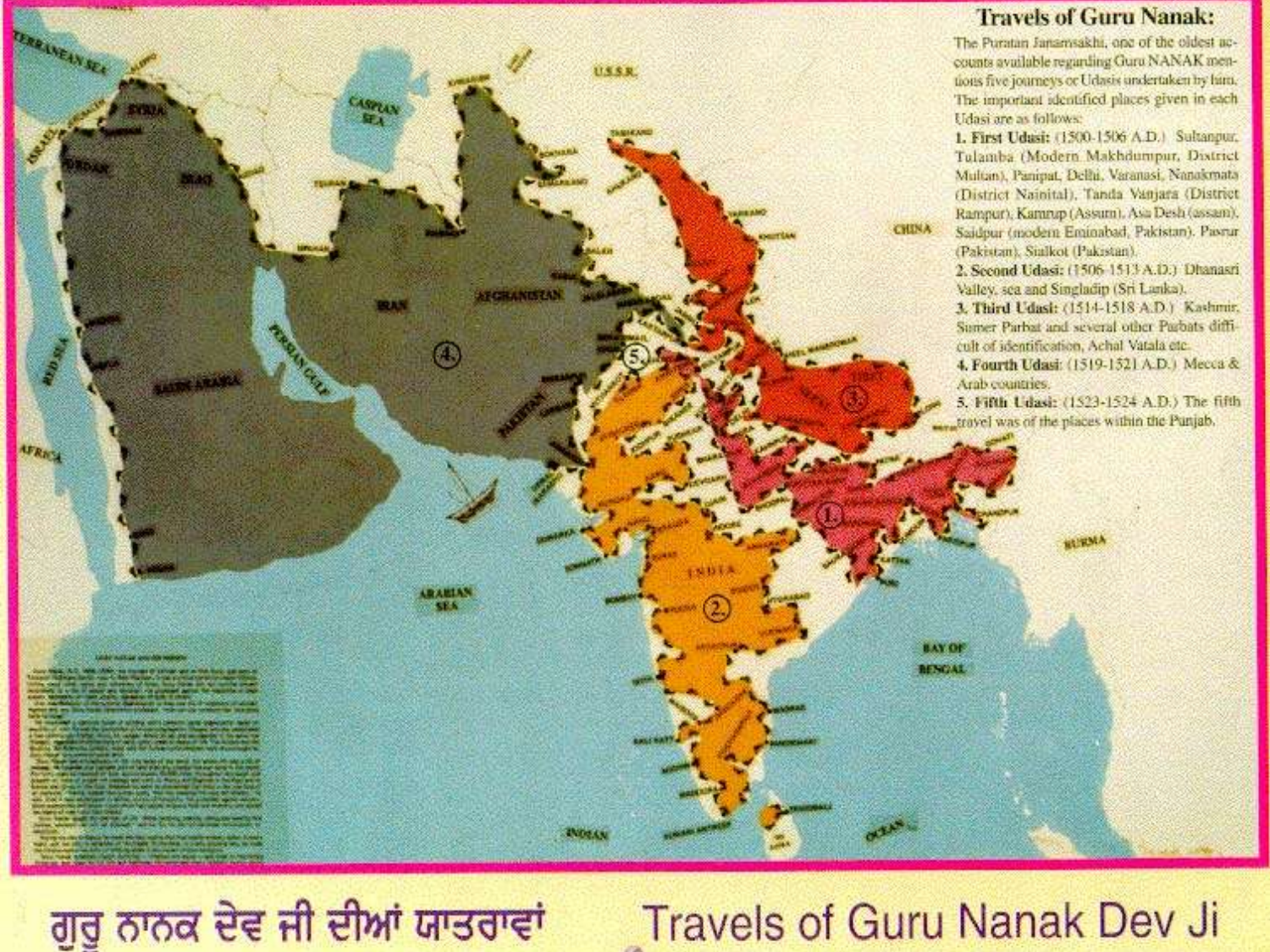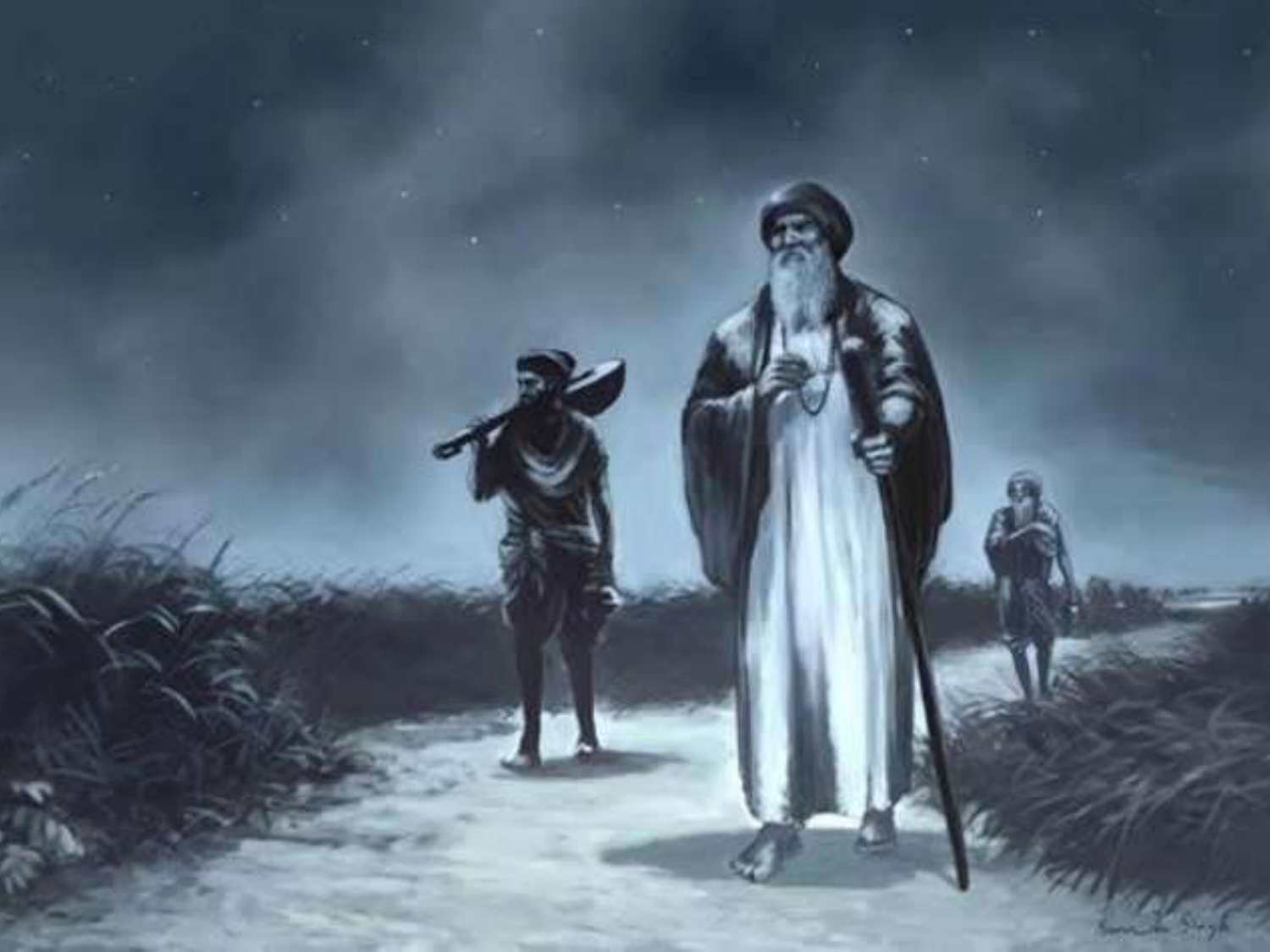### GURU NANAK DEV JI

#### **Key teachings**

- Oneness of all (Ik Oankar)
- Equality (see all as humans)
- '3 pillars'
- Thinking for yourself don't follow others blindly!
- Family life
- Activism
- $-$  Importance of truth; ਸਚਹੁ ਓਰੈ ਸਭੁ ਕੋ ਉਪਰਿ ਸਚੁ ਆਚਾਰੁ ॥ਪ॥
- Self-control; banish 5 vices

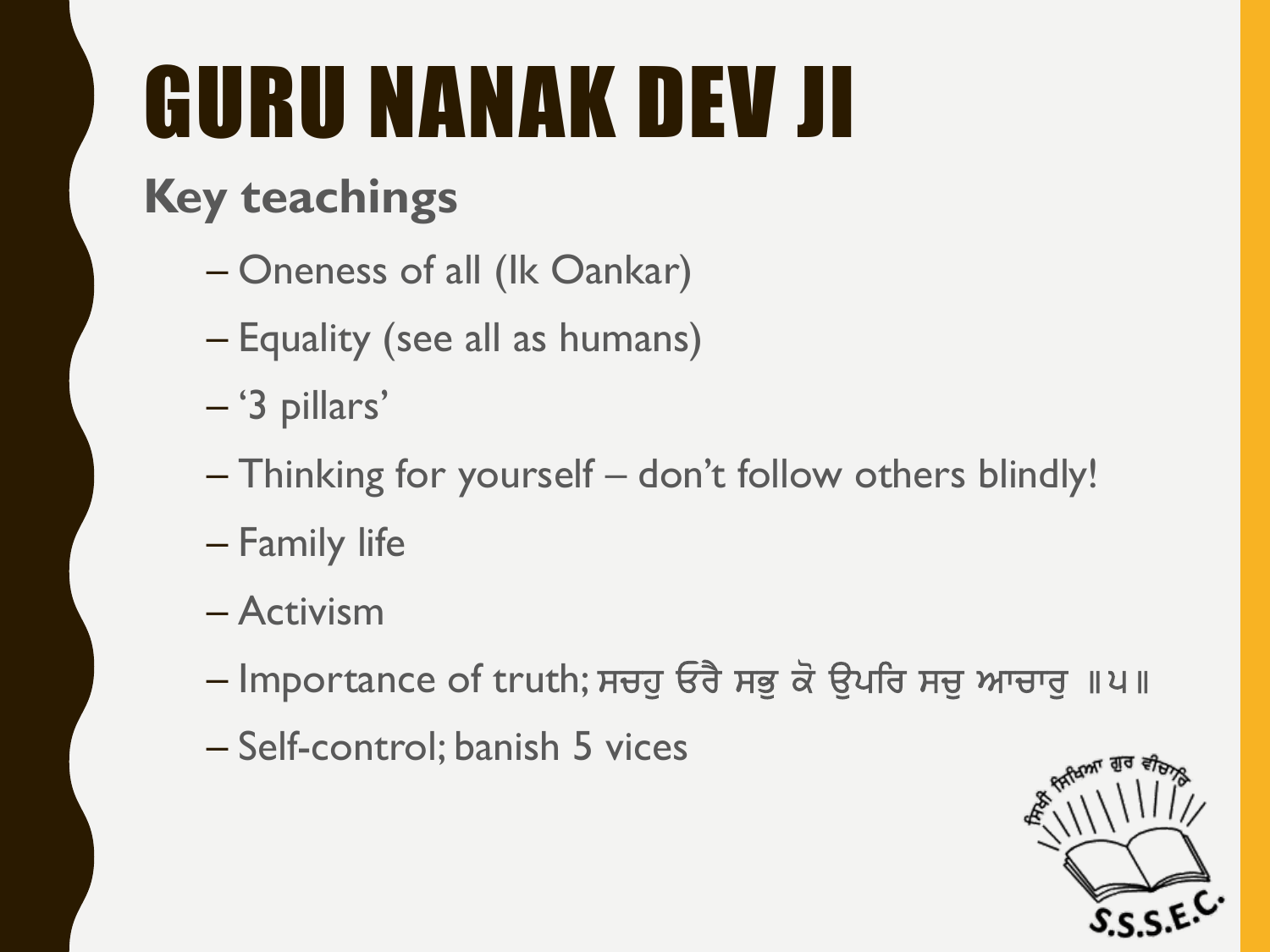### GURU NANAK DEV JI

#### **What made him unique?**

- Teaching style
- Bravery; stood up to thugs, emperors, challenged society
- Did not discriminate; Muslim companion
- Sung his teachings & wrote in poetry!

#### **Legacy**

- Sikh philosophy!
- Established town: Kartarpur
- Many shabads & banis:
	- Jap ji sahib
	- Asa ki vaar
	- Baabar Bani
- Collected bhagat bani

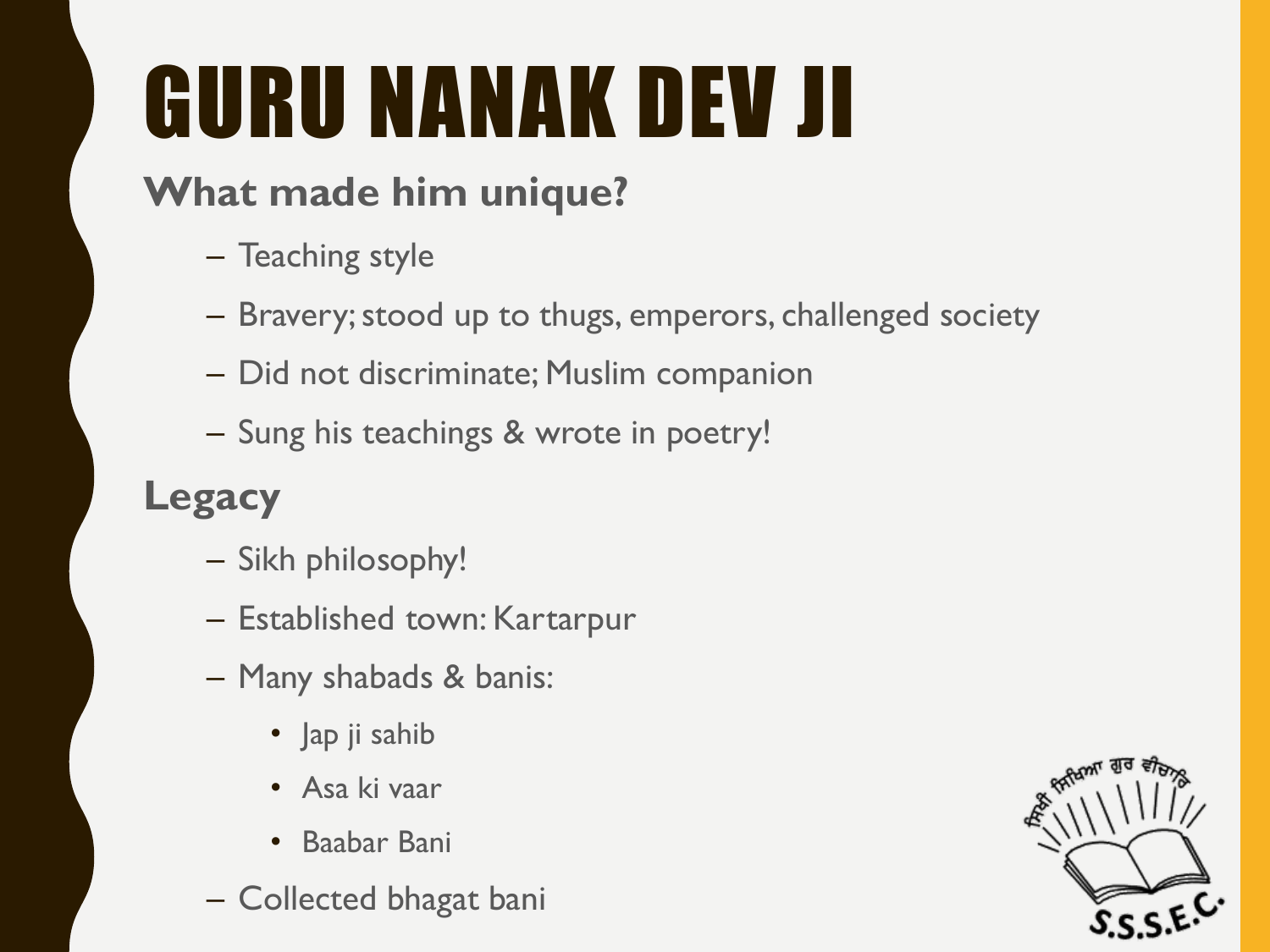### GURU ANGAD DEV JI

- DOB: 31/03/1504
- Birthname: Lehna
- Birthplace: Matte di Sarai, Muktsar, Firozpur
- Mother: Ramo (Daya)
- Father: Pheru Mal
- Wife: Mata Khivi Ji
- Children: Daasu, Daatu, Amro, Anokhi

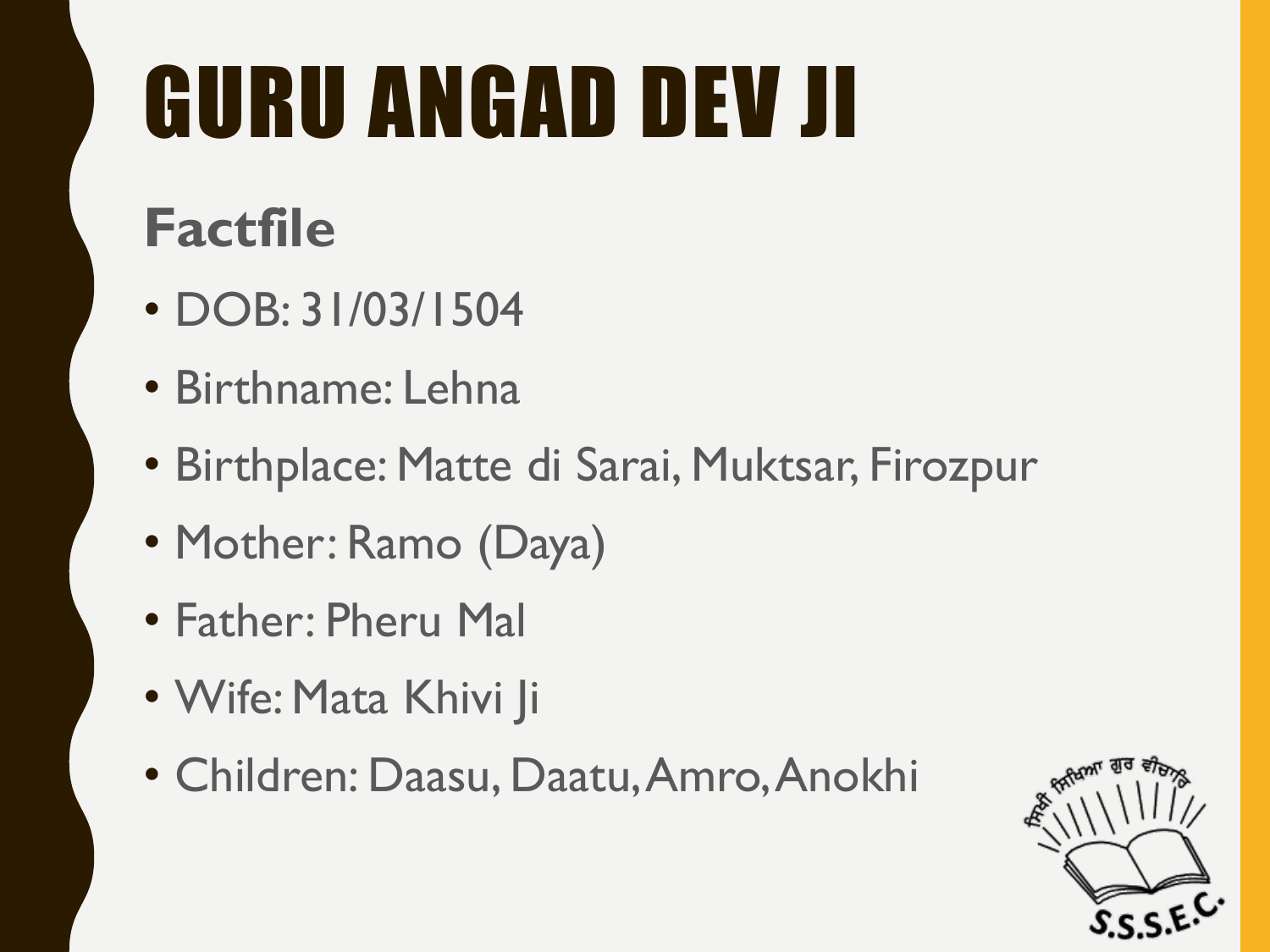## GURU ANGAD DEV JI



#### **How did he meet Guru Nanak Dev ji?**

- Heard hymn of Guru Nanak & went to meet its writer at Kartarpur
- Rest of Sakhi?

#### **What is Guru Angad Dev ji's legacy?**

- Physical health & exercise; wrestling matches
- Education & literacy; Gurmukhi alphabet, schools
- Langar; Mata Khivi ji gender equality
- Saloks in SGGS
- Goindwal

#### **What happened when he met Humayun?**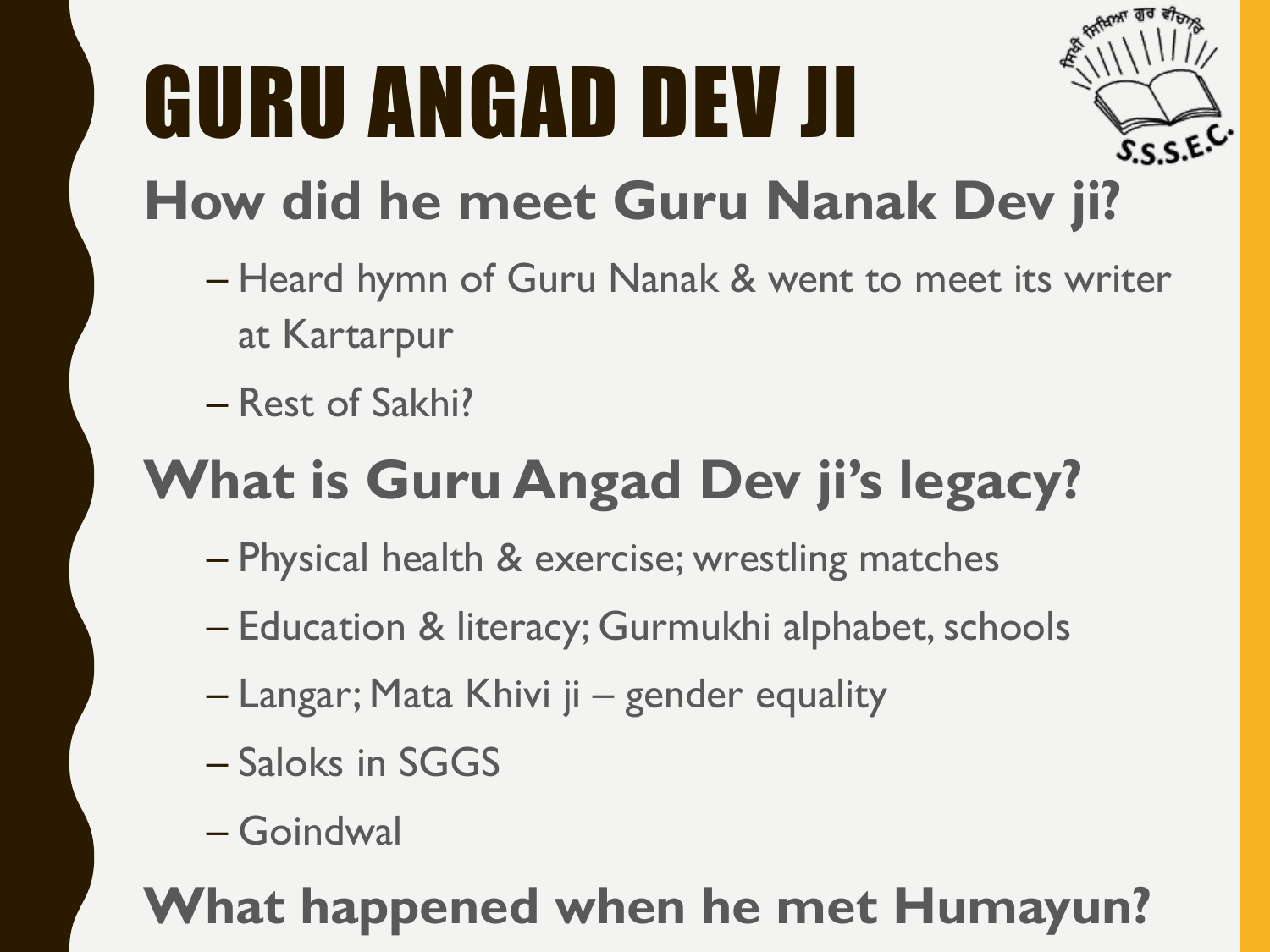### GURU AMAR DAS JI

- DOB 05/05/1479
- Mother: Mata Lachmi
- Father: Tej Bhan
- Wife: Mata Mansa Devi
- Children: Baba Mohan, Baba Mohri, Bibi Dani, Bibi Bhani
- Birthplace: Baasarke, Amritsar

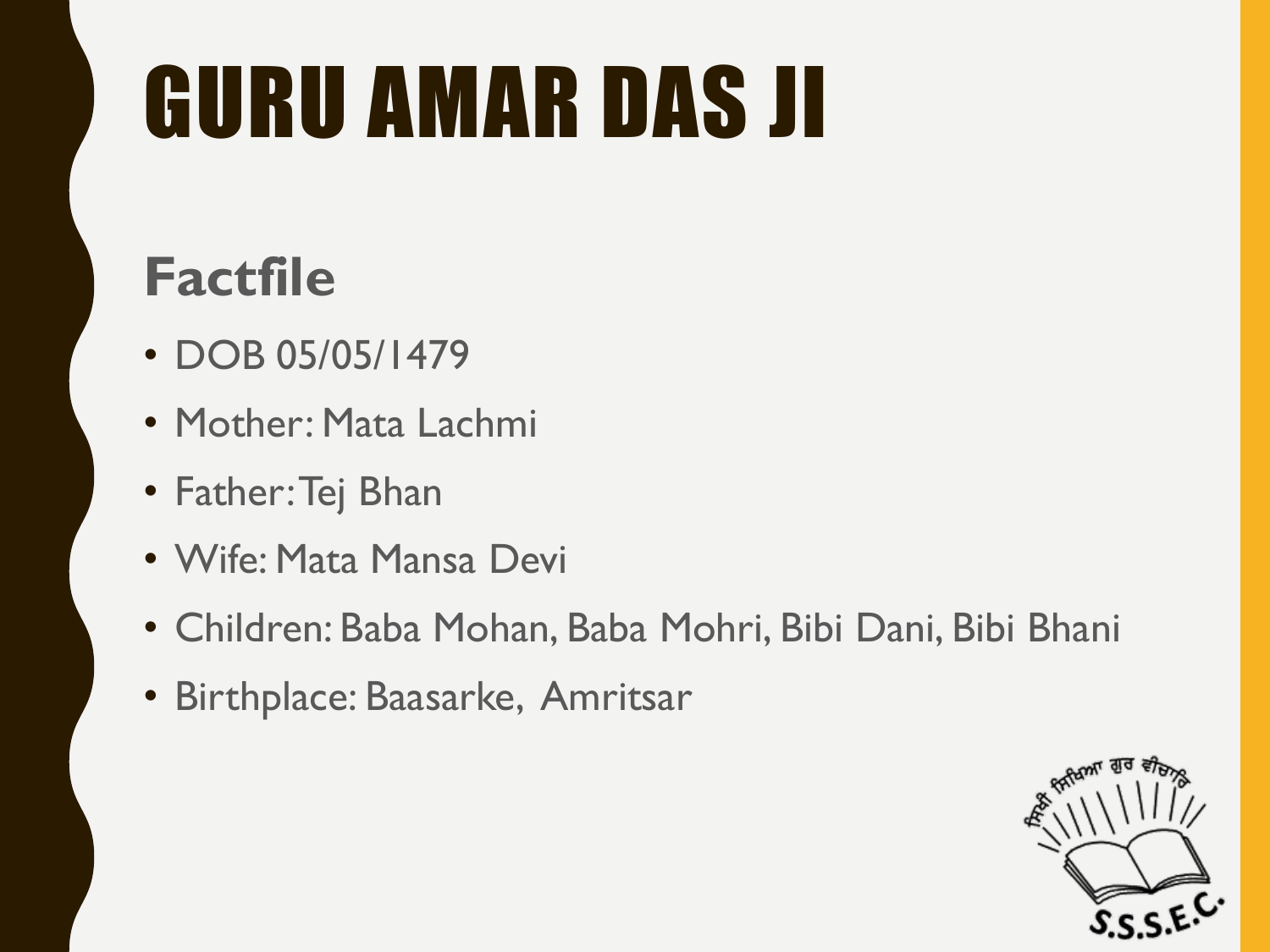### GURU AMAR DAS JI

#### **Brief Timeline**

- Had just returned from Hindu pilgrimage to Haridwar
- Heard shabads by Bibi Amro (Guru Angad Dev ji's daughter) and was deeply moved
- Became devout Sikh (Amru) at age 61
	- Did a lot of seva e.g. carrying water for Guru ji's ishnaan long distances
- Guruship at age 73
- Joti Jot Samai aged 95

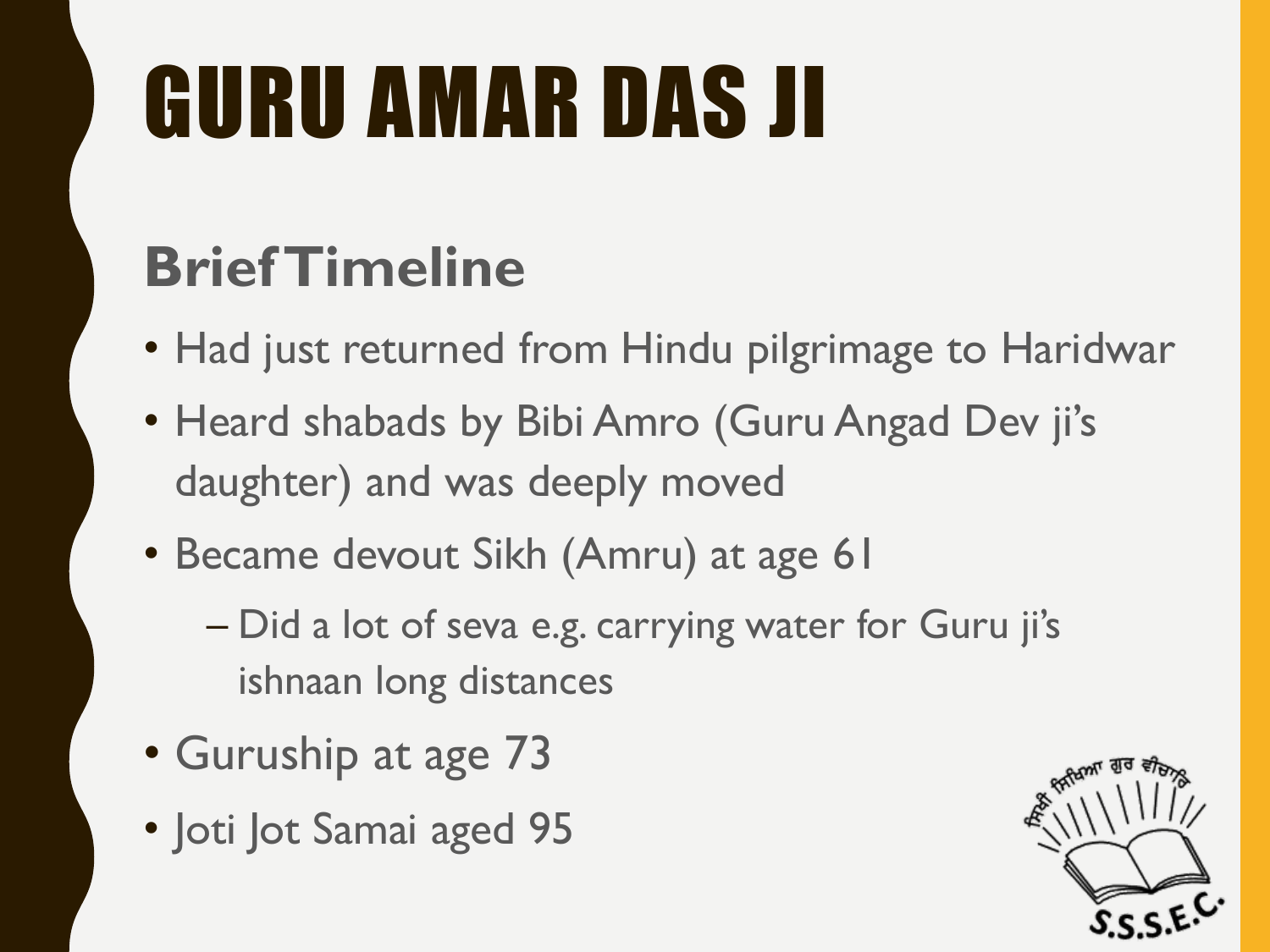### GURU AMAR DAS JI

#### **Legacy**

- Institutionalised langar
	- "Pehle pangat, paachhe sangat"
- Set up manjhi and piri system
	- 22 manjhis
	- 94 men & 52 women sent around India
- Equality
	- Gender; condemned sati/pardah even for queens)
	- Status (Akbar sakhi)
	- Religion
- Built town of Goindwal
- Selected site for Amritsar
- 907 shabads, Anand sahib

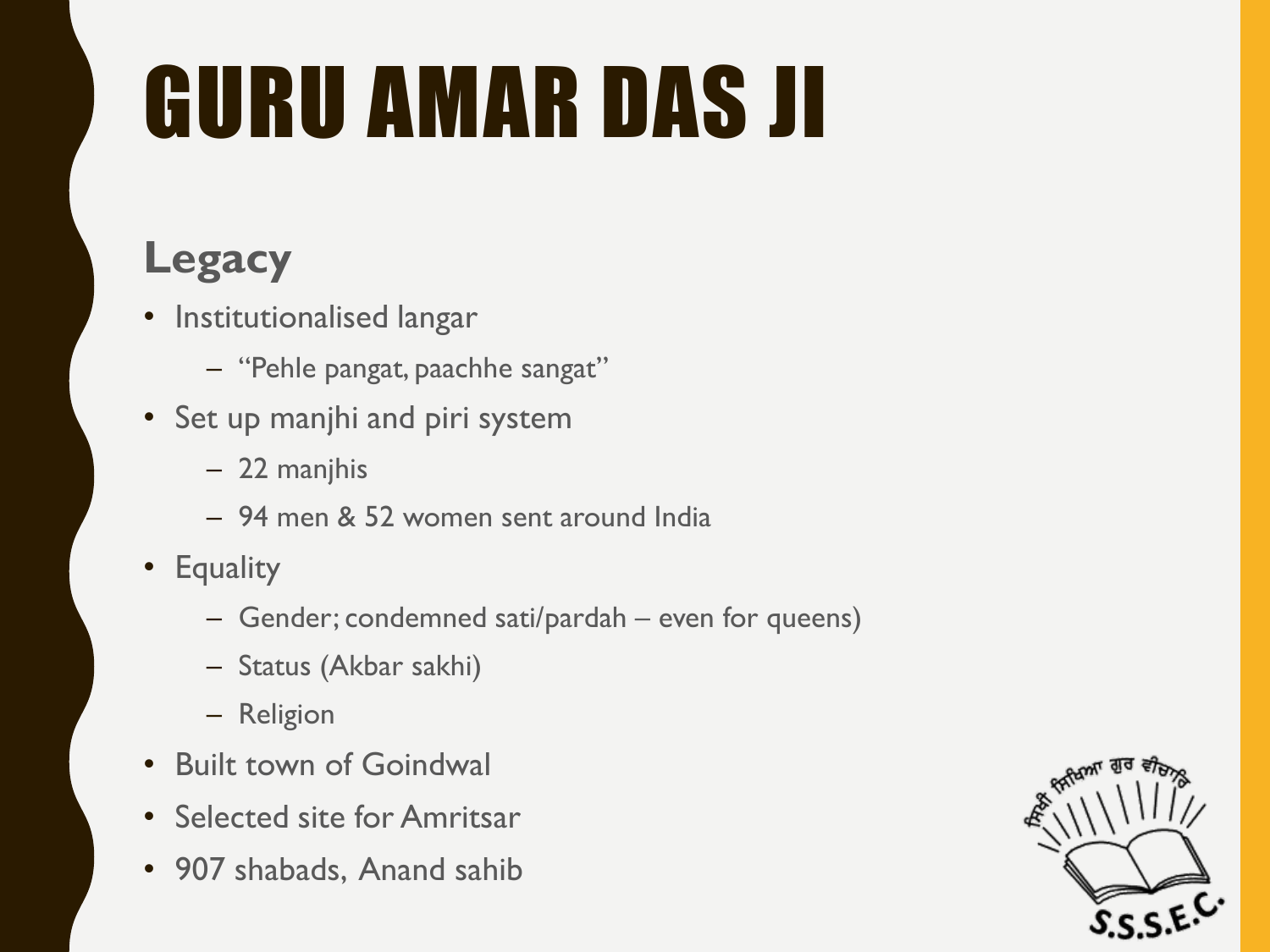### GURU RAM DAS JI

- DOB: 24/09/1534
- Birthplace: Chuna Mandi, Lahore
- Mother: Mata Anup Kaur
- Father: Hari Das
- Wife: Bibi Bhani ji (so he was son-in-law to Guru Amar Das ji)
- Children: Prithi Chand, Maha Dev, Arjun Dev

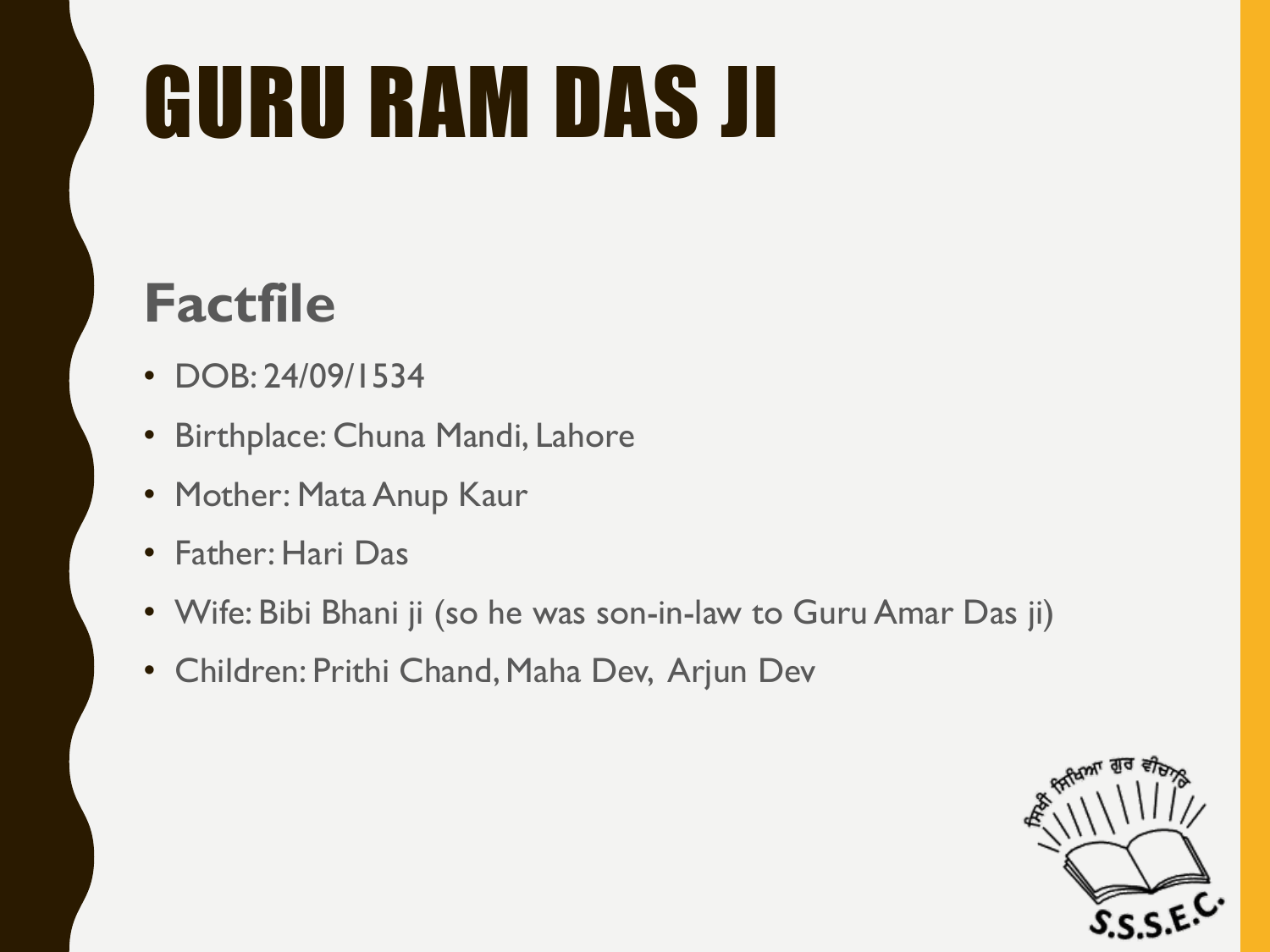### GURU RAM DAS JI

#### **Life up to meeting Guru Amar Das ji**

- Orphaned at young age
- Sold chhole to earn a living
- Very humble came to attention of Guru Amar Das ji
- Married Bibi Bhani ji

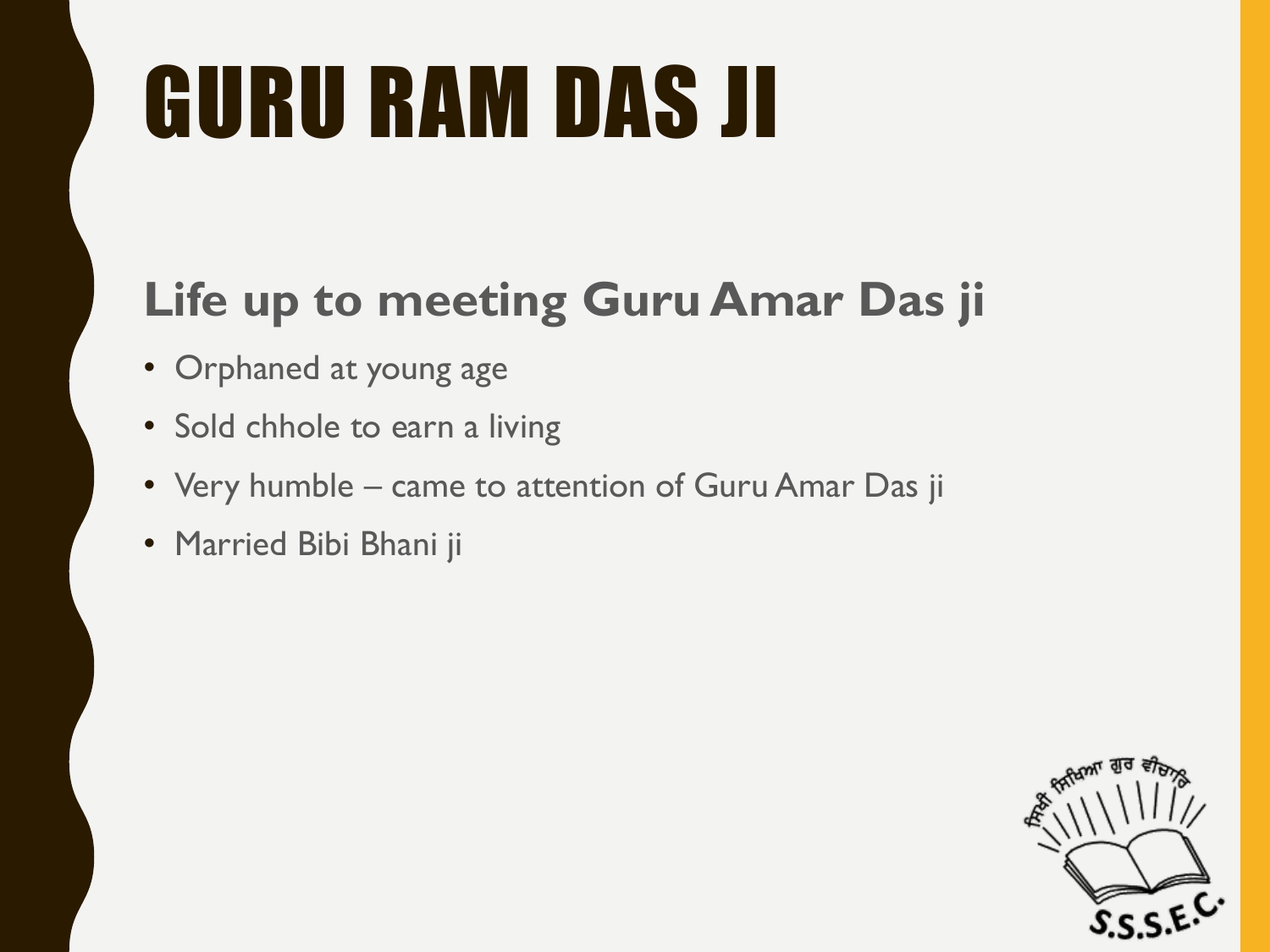### GURU RAM DAS JI

#### **Legacy**

- Wrote Laavan; described different stages of union with Vaheguru
	- Part of Anand Karaj ceremony
- Built sarovar at Amritsar
	- $-$  previously called Guru ka Chak  $\rightarrow$  Ramdaspur
- Designed Darbar Sahib
- Santokhsar
- Outlined Nitnem;
	- ਗੁਰ ਸਤਿਗੁਰ ਕਾ ਜੋ ਸਿਖੂ ਅਕਾਏ ਸੂ ਭਲਕੇ ਉਠਿ ਹਰਿ ਨਾਮੂ ਧਿਆਵੈ॥ ਉਦਮੂ ਕਰੇ ਭਲਕੇ ਪਰਭਾਤੀ ਇਸਨਾਨੂ ਕਰੇ ਅੰਮ੍ਰਿਤ ਸਰਿ ਨਾਵੈ॥

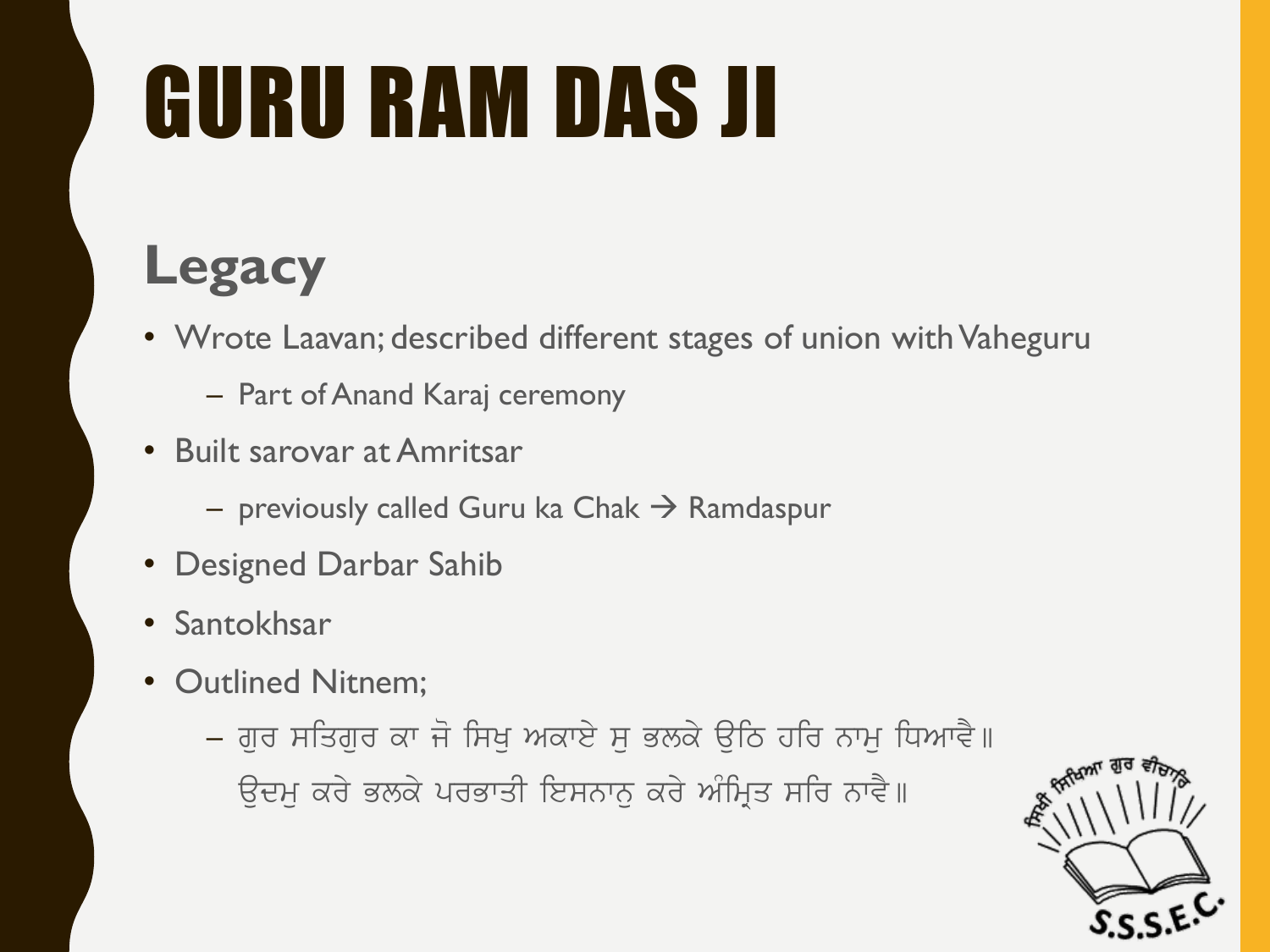### GURU ARJAN DEV JI

- DOB 15/04/1563
- Mother: Bibi Bhani ji
- Father: Guru Raam Das Ji
- Wife: Mata Ganga ji
- Children: Hargobind
- Birthplace: Goindwal, Taran Taaran

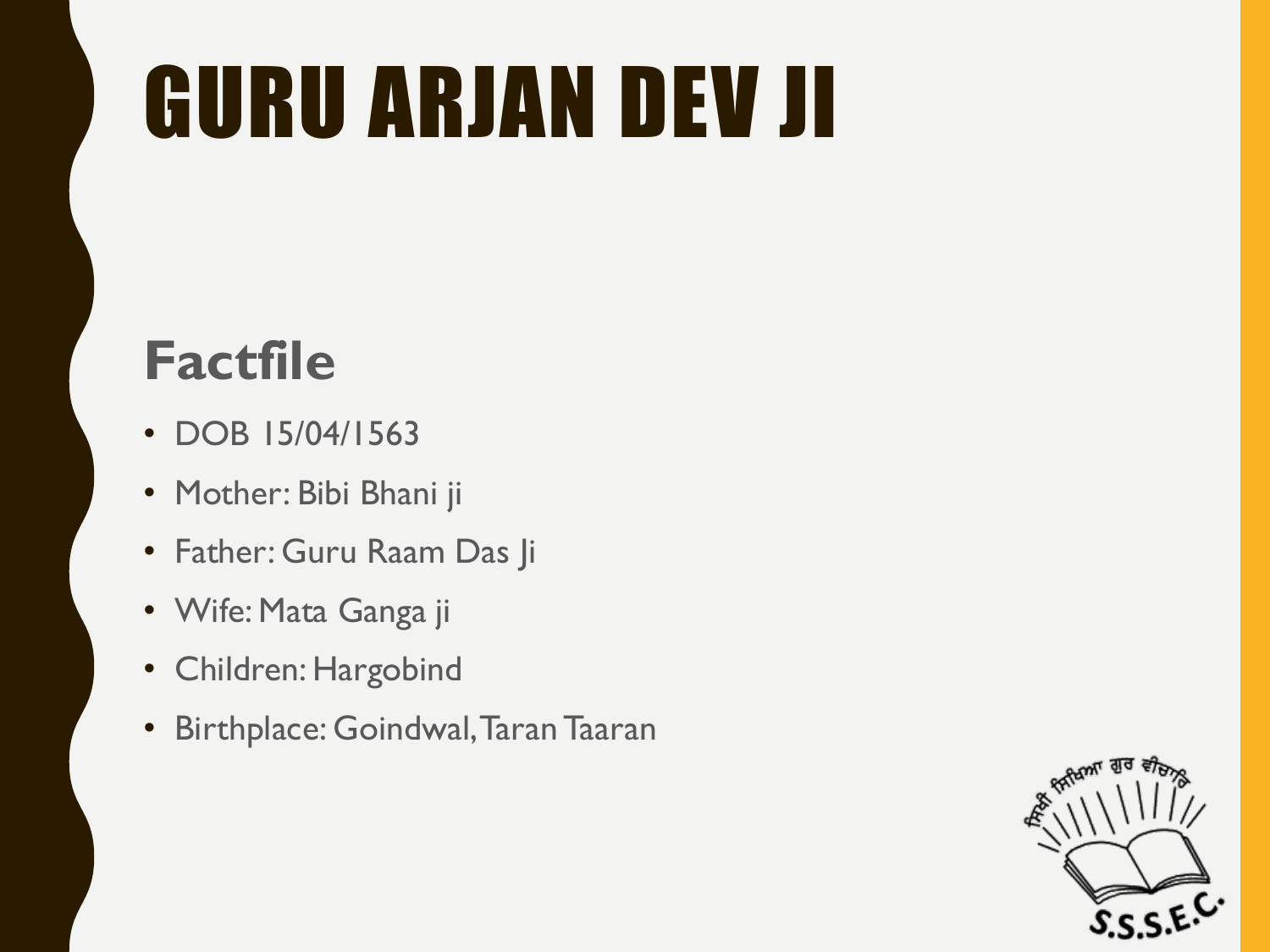### GURU ARJAN DEV JI

#### **Legacy**

- Compiled all previous banis Pehla Parkash
	- Scribe: Bhai Gurdas ji
	- First Granthi: Baba Budha ji
- Contributed the most number of shabads in SGGS
	- Sukhmani Sahib
- Dasvandh
- Masands continuation of Manji system
- Darbar Sahib
- Taran Taaran
- Kartarpur
- Seen as a threat by Mughals
	- First Shaheed in Sikh history

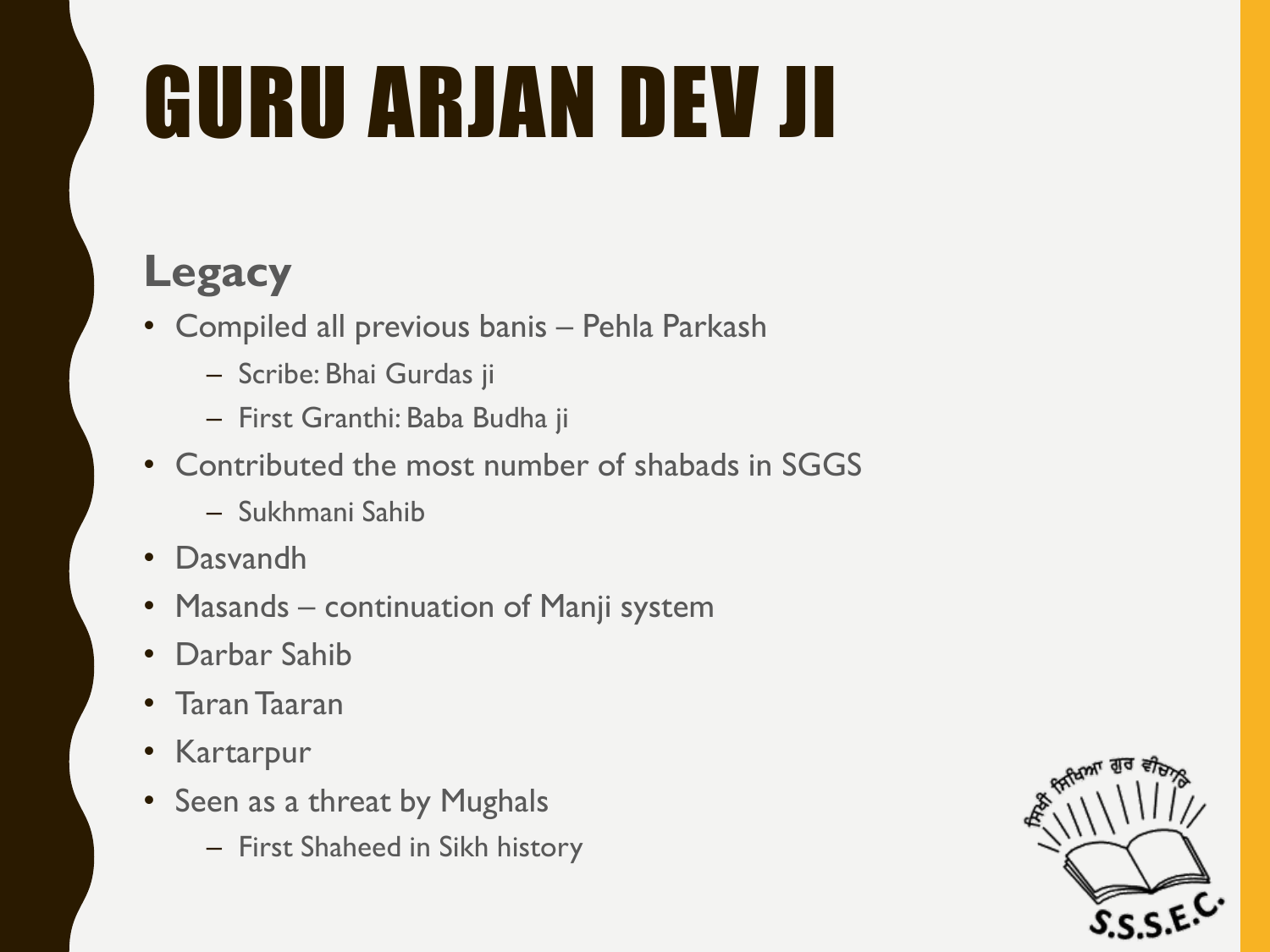### GURU HARGOBIND JI

- DOB: 19/06/1595
- Mother: Mata Ganga ji
- Father: Guru Arjan Dev Ji
- Wife: Mata Nanaki ji
- Children: Baba Gurditta, Suraj Mal, Anhi Rai, Atal Rai, Dhyag Mal, Bibi Veero
- Birthplace: Guru kiVaddaali, Amritsar
- Guruship at age 11

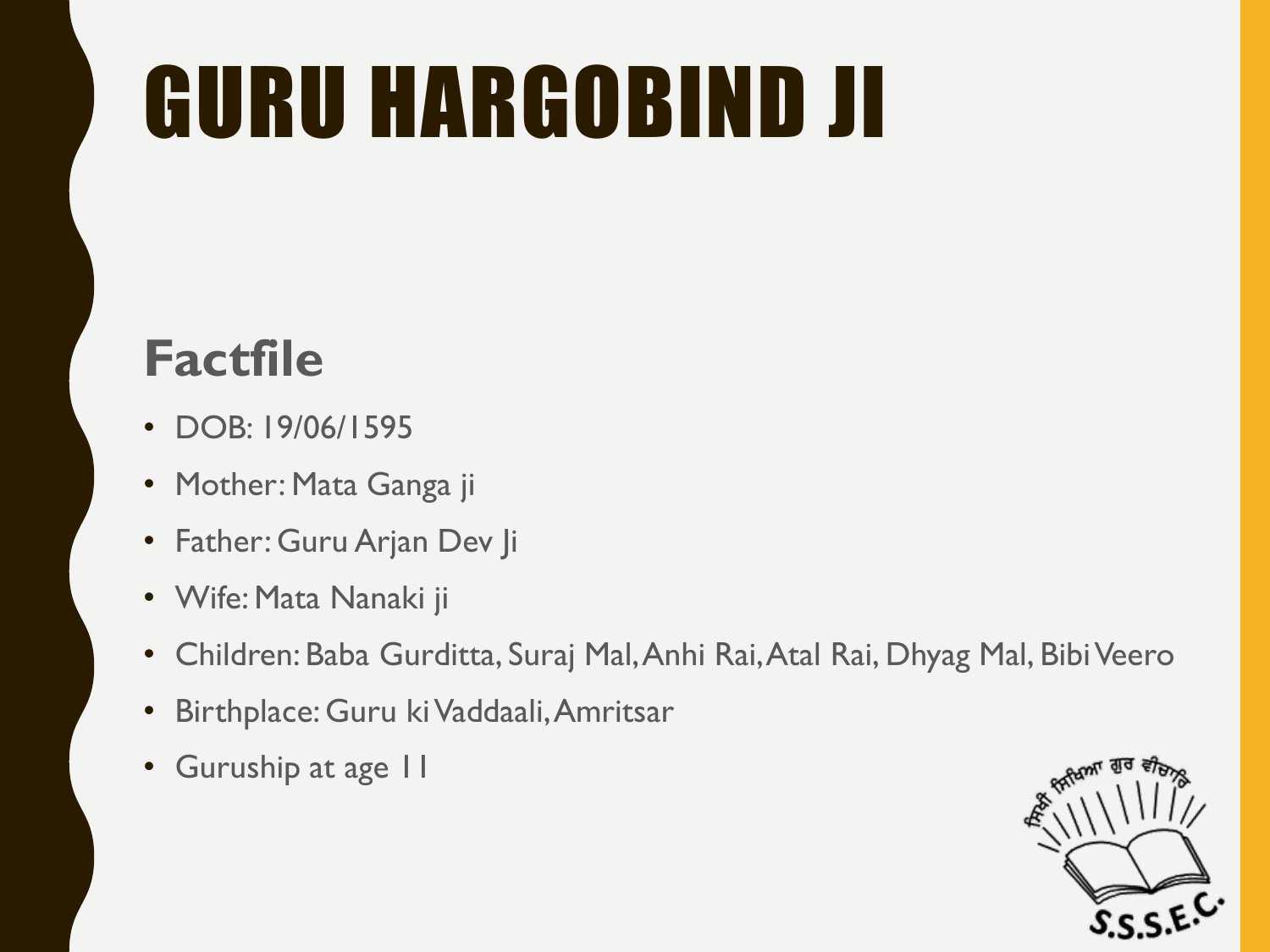### GURU HARGOBIND JI

#### **Legacy**

- Miri & Piri; political/worldly power + spiritual/religious power
	- "Amir" + "Pir"
- Prepared Sikh army (Guru Arjan Dev ji had started preparations)
- 4 Mughal/Sikh battles
	- Amritsar, Hargobindpur, Gurusar Mehraj, Kartarpur
- Furthered Sikhi parchar
- Imprisoned in Gwalior Fort
	- Bandi Chhorr Divas
- Lohgarh = "Iron fort"
- Kiratpur
- Akal Takht opposite Harmandir Sahib

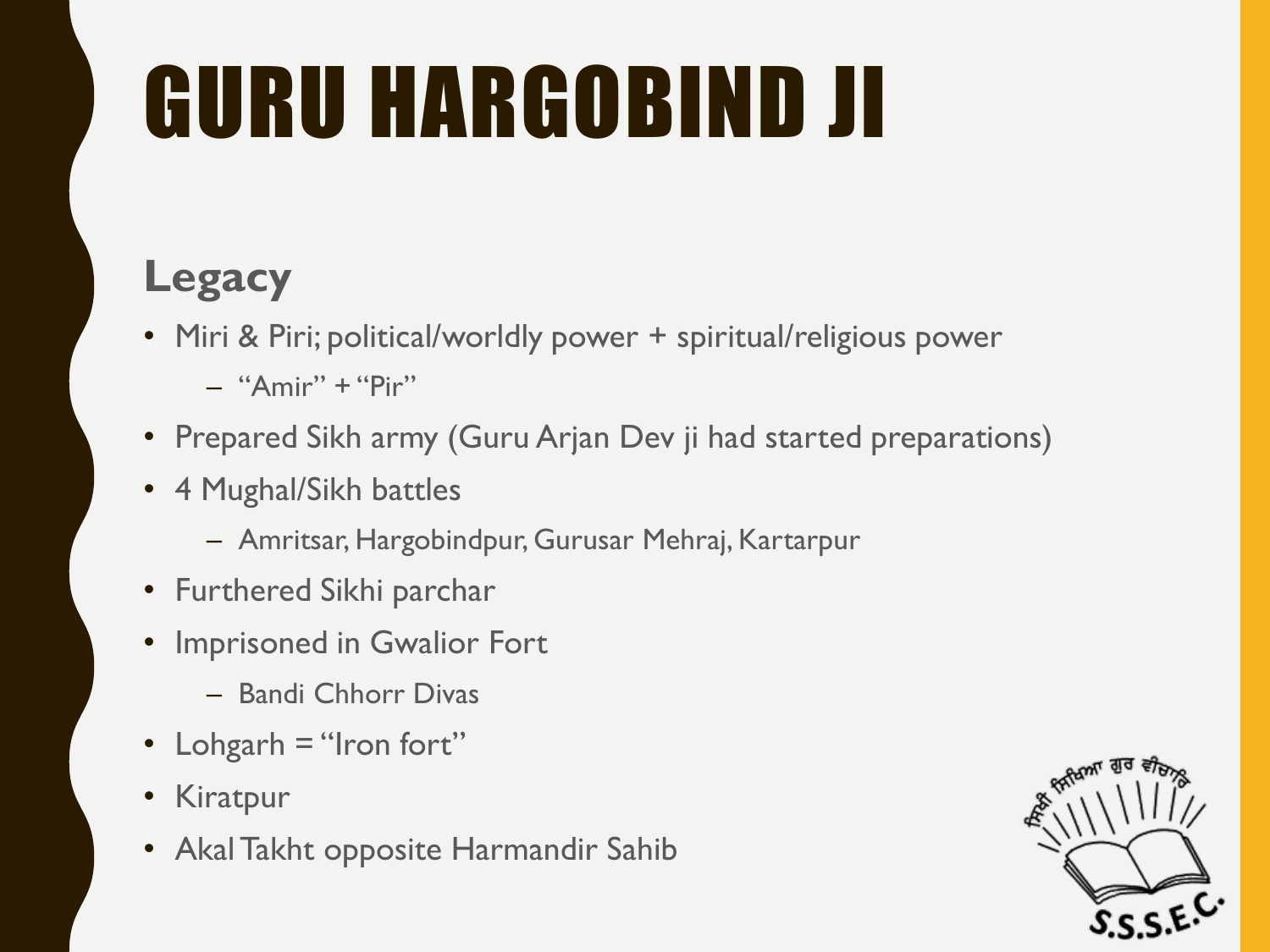### GURU HAR RAI JI

- DOB 16/01/1630
- Mother: Mata Nihal Kaur (Ananti)
- Father: Baba Gurditta
- Wife: Mata Kishan Kaur (Sulakhni)
- Children: Baba Ramrai, Guru Harkrishan
	- Baba Ramrai was a heretic; sent to Delhi to face emperor and represent Sikhs, but yielded and changed gurbani
- Birthplace: Kiratpur,
- Guruship at age 14

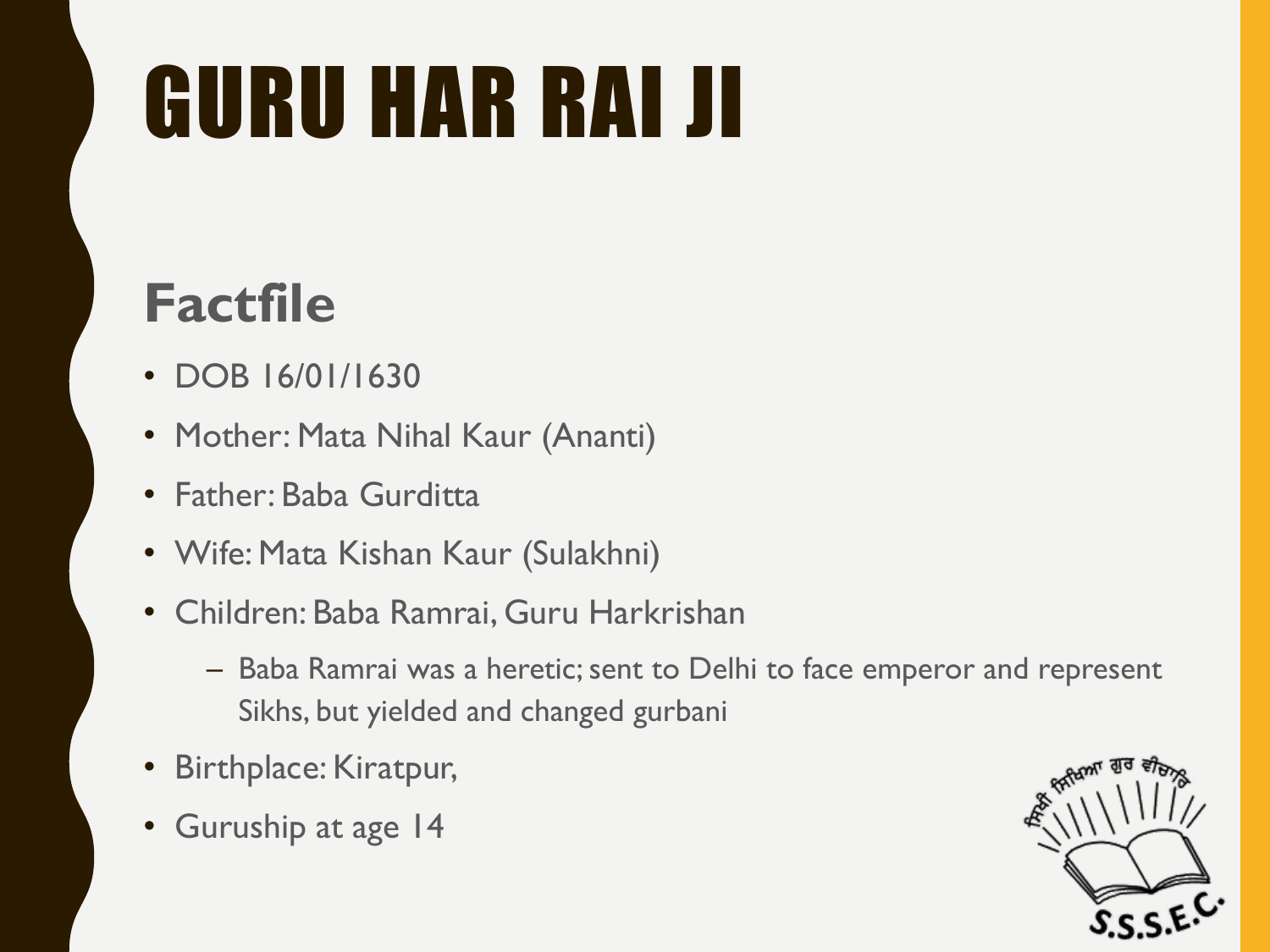### GURU HAR RAI JI

#### **Life & Legacy**

- Importance of respecting and caring for the natural world
	- Tended to plants & animals
	- Planted gardens
	- Opened animal sanctuaries
- Ran a famous dispensary with medicines sourced from gardens with medicinal plants
- Established more manjis, reformed masand system to replace corrupt masands
- Kept army active
	- Helped Dara Shikhon escape his brother Aurangzeb
	- Didn't fight any battles/wars

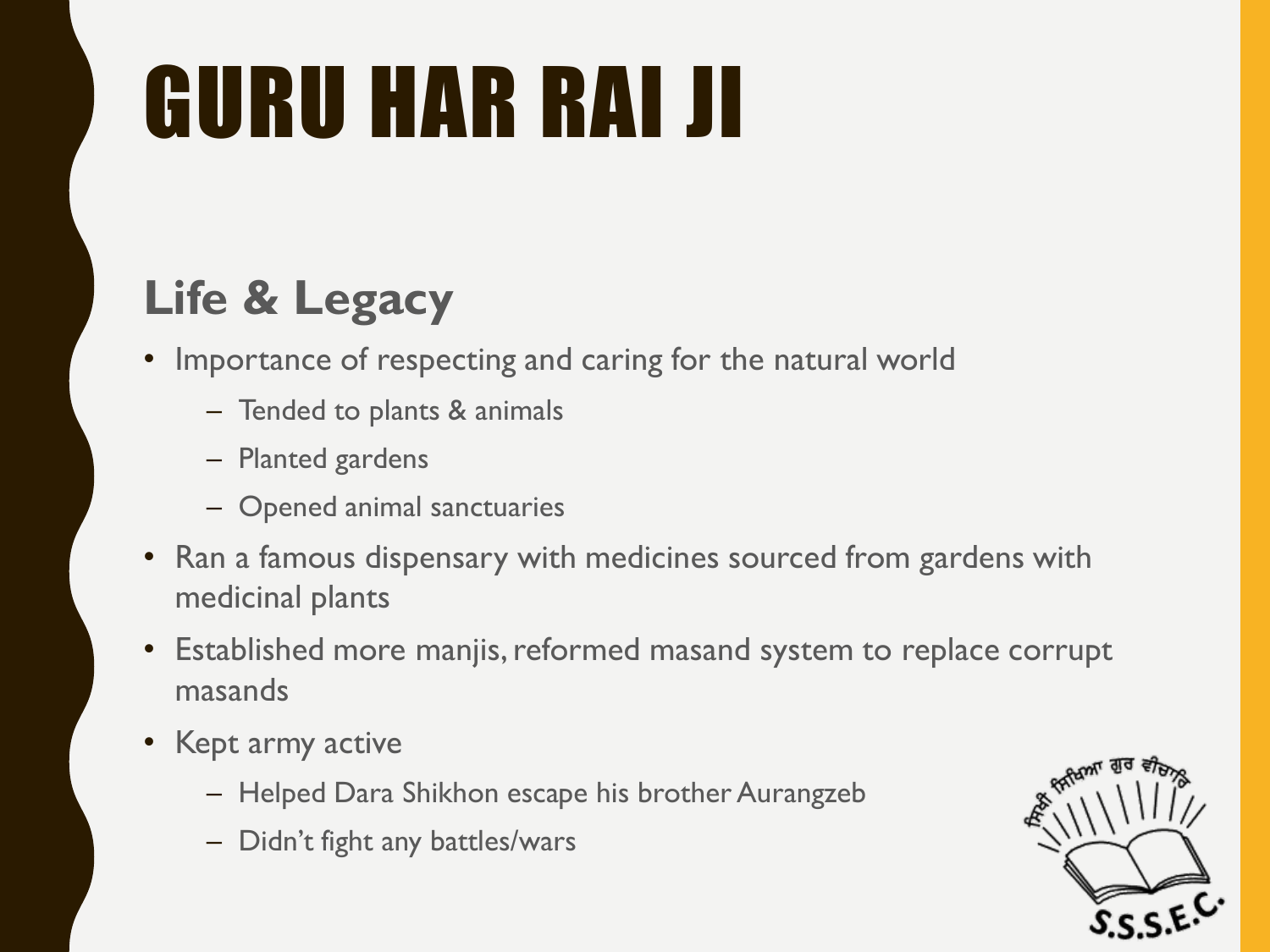### GURU HAR KRISHAN JI

- DOB: July 1656
- Mother: Mata Kishan Kaur
- Father: Guru Har Rai Ji
- Birthplace: Shish Mahal, Kiratpur
- Guruship at age 5
- Jyoti-jot at age 8

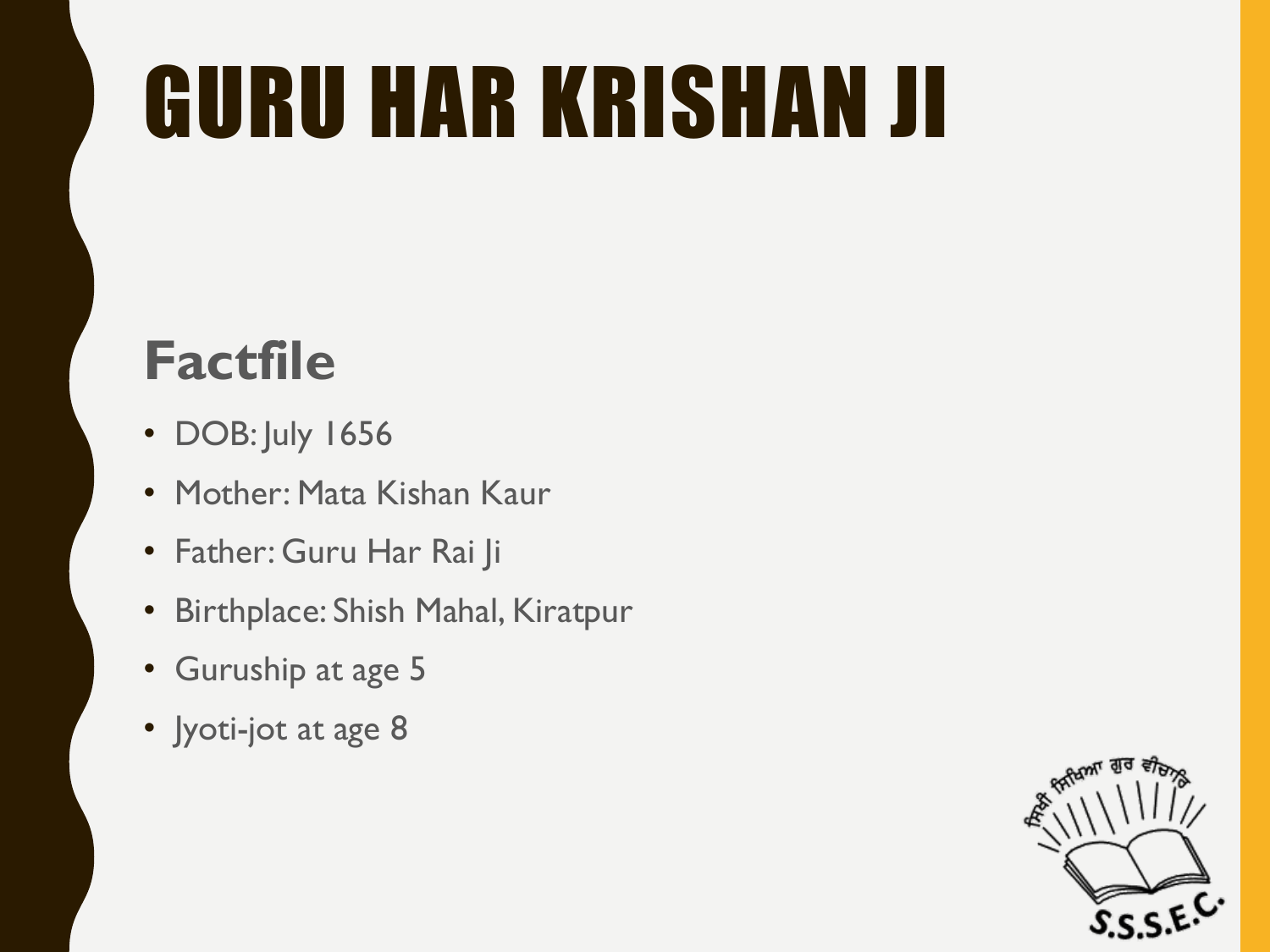### GURU HAR KRISHAN JI

#### **Life & Legacy**

- Gurgaddi not given to older brother "fake" guruship
- Youngest Guru, and for shortest amount of time
	- Nicknamed 'Bala Pir' even Aurangzeb didn't trouble him
	- Joti-jot samaey while helping people recover from smallpox
- Bangla Sahib built at the place where he stayed in Delhi

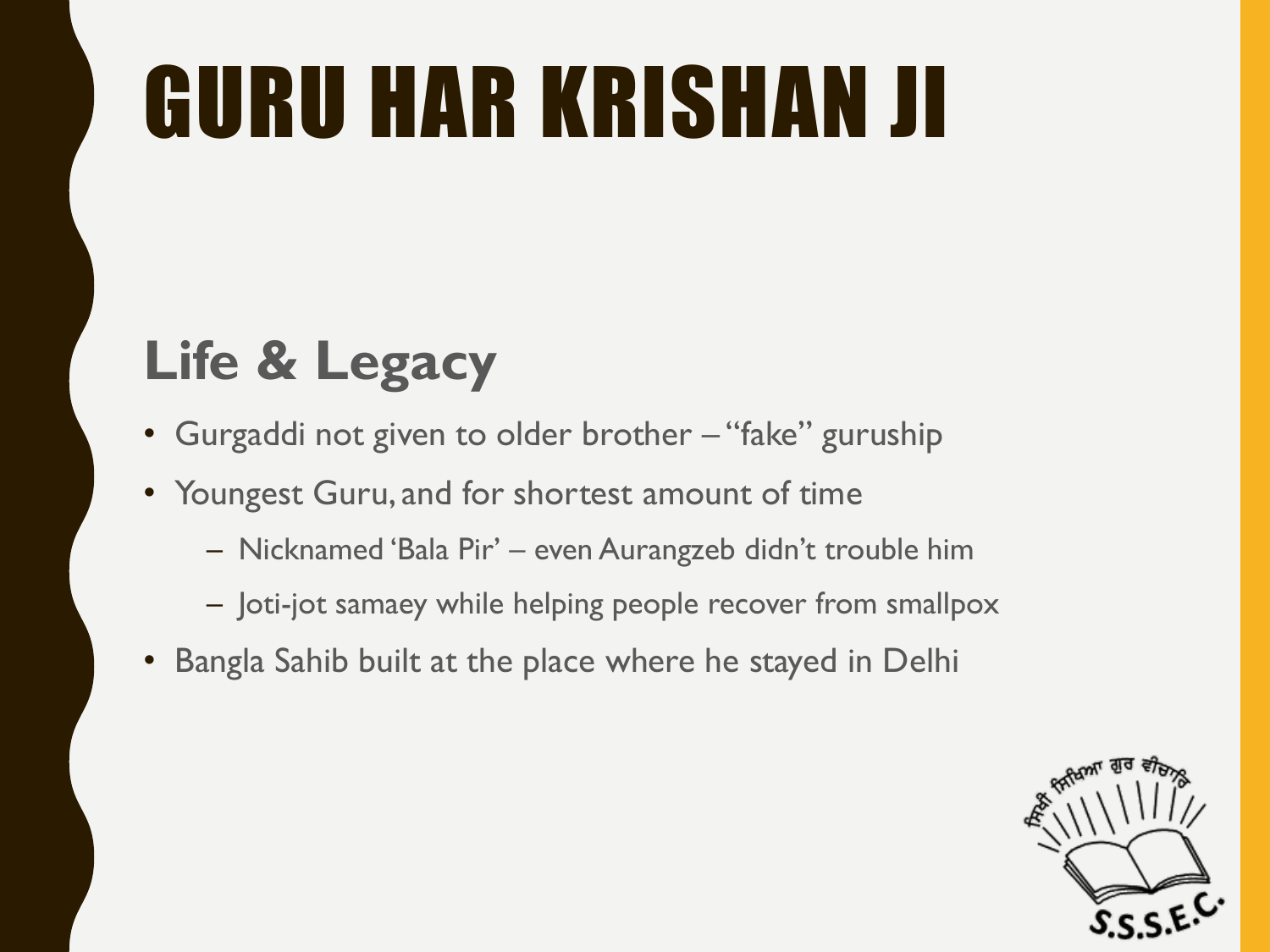### GURU TEG BAHADUR JI

- DOB 01/04/1621
- Mother: Mata Nanki ji
- Father: Guru Hargobind ji
- Wife: Mata Gujri ji
- Children: Gobind Rai
- Birthplace: Guru ke Mahal, Amritsar

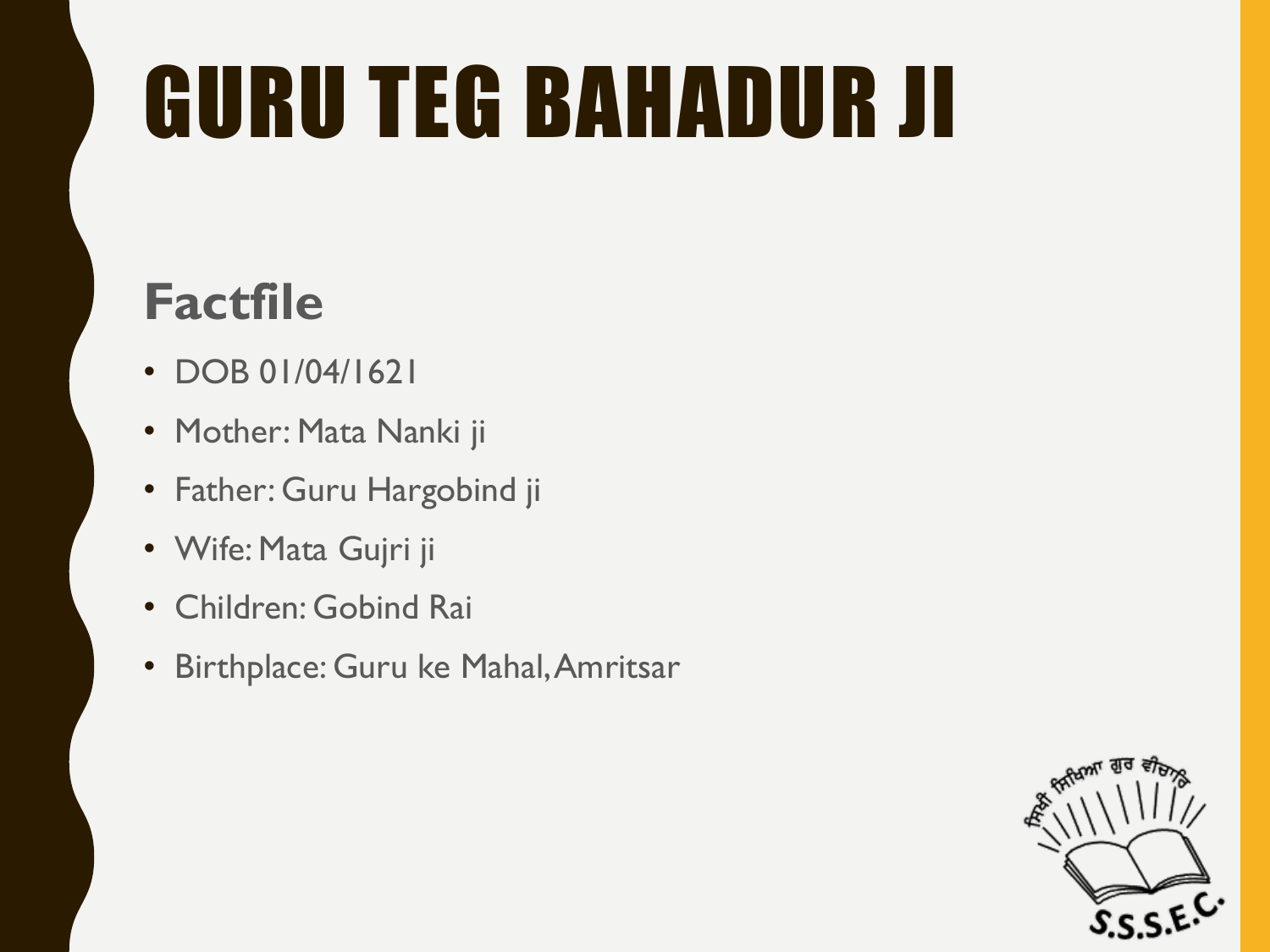## GURU TEG BAHADUR JI



#### **Life & Legacy**

- Born Tyag Mal
	- Name given by Guru Hargobind ji after showing valour in battle at young age; brave & skilled warrior
- "Baba Bakaale" true Guru recognised by Makhan Shah Labana
- Traveled to Assam, Dhaka etc.
- Founded Anandpur
- Wrote gurbani including saloks at end of SGGS
- Shaheedi "Dharam di Chaadar"
	- Asked for help by Kashmiri Pandits facing religious persecution by Aurangzeb
	- Guruji went to Delhi to publicly make a stand against the emperor
	- 3 companions tortured; Guruji beheaded
	- Gurdwara Sees Ganj at Chandni Chowk; Rakab Ganj where body was cremated; Sees Ganj (Punjab) where head was brought to Guru Gobind Singh ji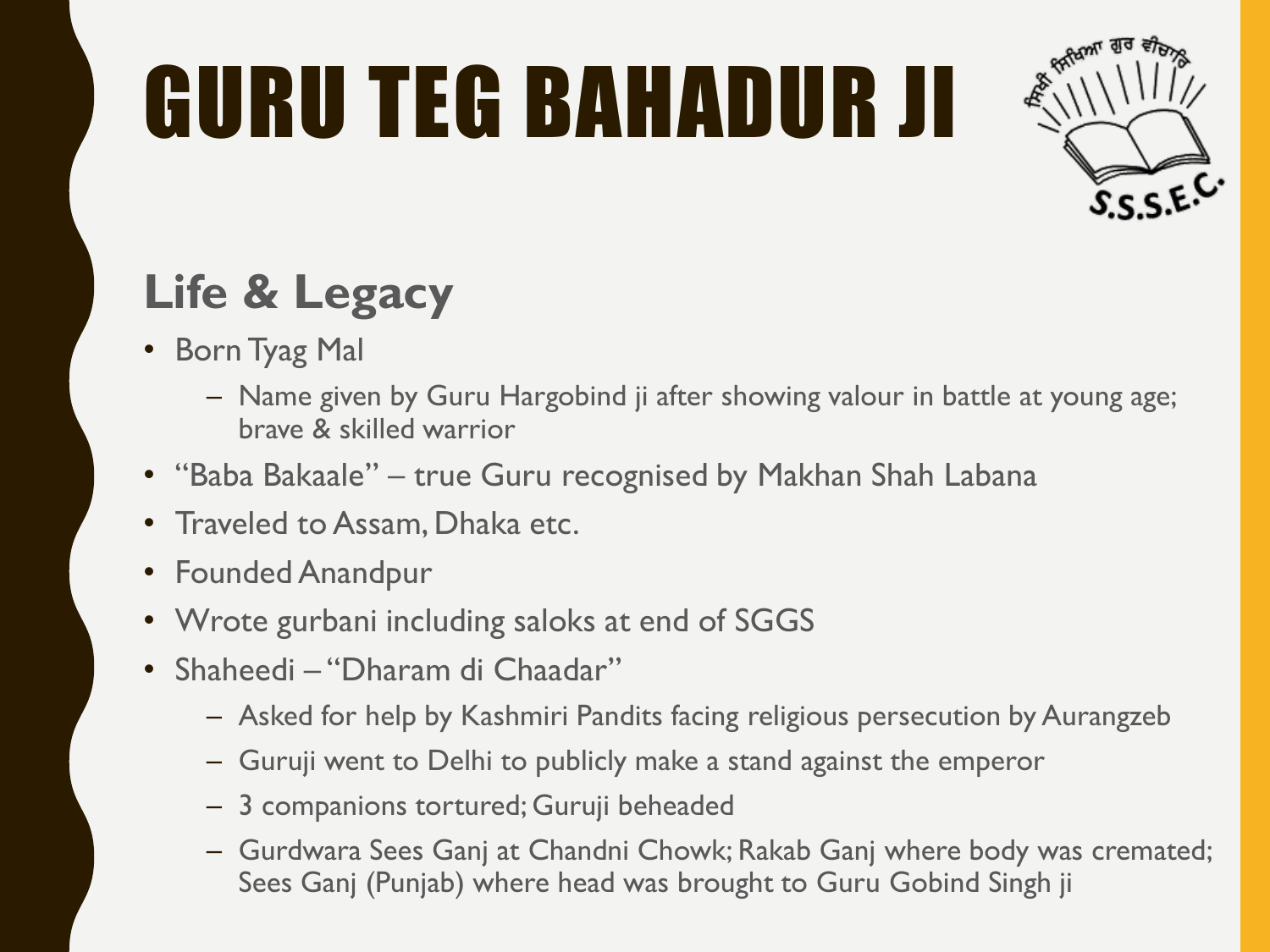### GURU GOBIND SINGH JI

- DOB 05/01/1666
- Mother: Mata Gujri ji
- Father: Guru Teg Bahadur ji
- Wife: Mata Sahib Kaur (/Jito/Sundari)
- Children: Char Sahibzade
- Birthplace: Patna (Bihar)
- Joti-jot: 1708 in Nanded

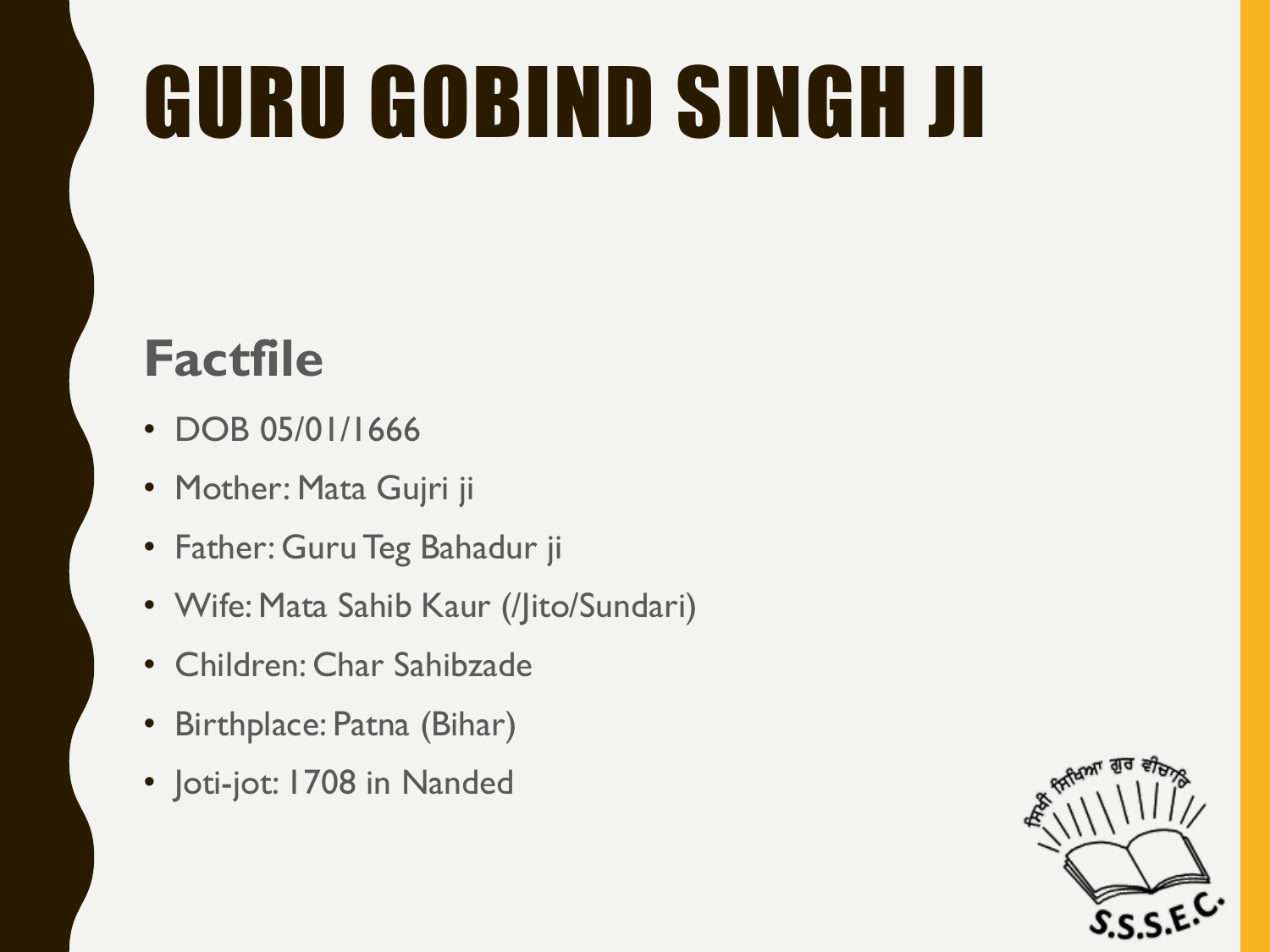### GURU GOBIND SINGH JI



#### **Life & Legacy**

- Fought many battles
	- Bhangani
	- Anandpur ( $1^{st}$  &  $2^{nd}$ )
		- River Sarsa (backstabbed by Mughal army; Sikhs split up; much loss)
	- Chamkaur (siege; vadde sahibzadey shaheed; "sava lakh")
	- Muktsar (40 mukte; Mai Bhago)
- Vaisakhi Khalsa, 5Ks, Singh/Kaur
- Added Guru Teg Bahadur ji's bani to SGGS, gave it final gurgaddi
- Wounded by assassination attempt in Nanded near Godavari river
	- $-$  Died of wounds soon after (stiches reopened during  $2<sup>nd</sup>$  assassination attempt)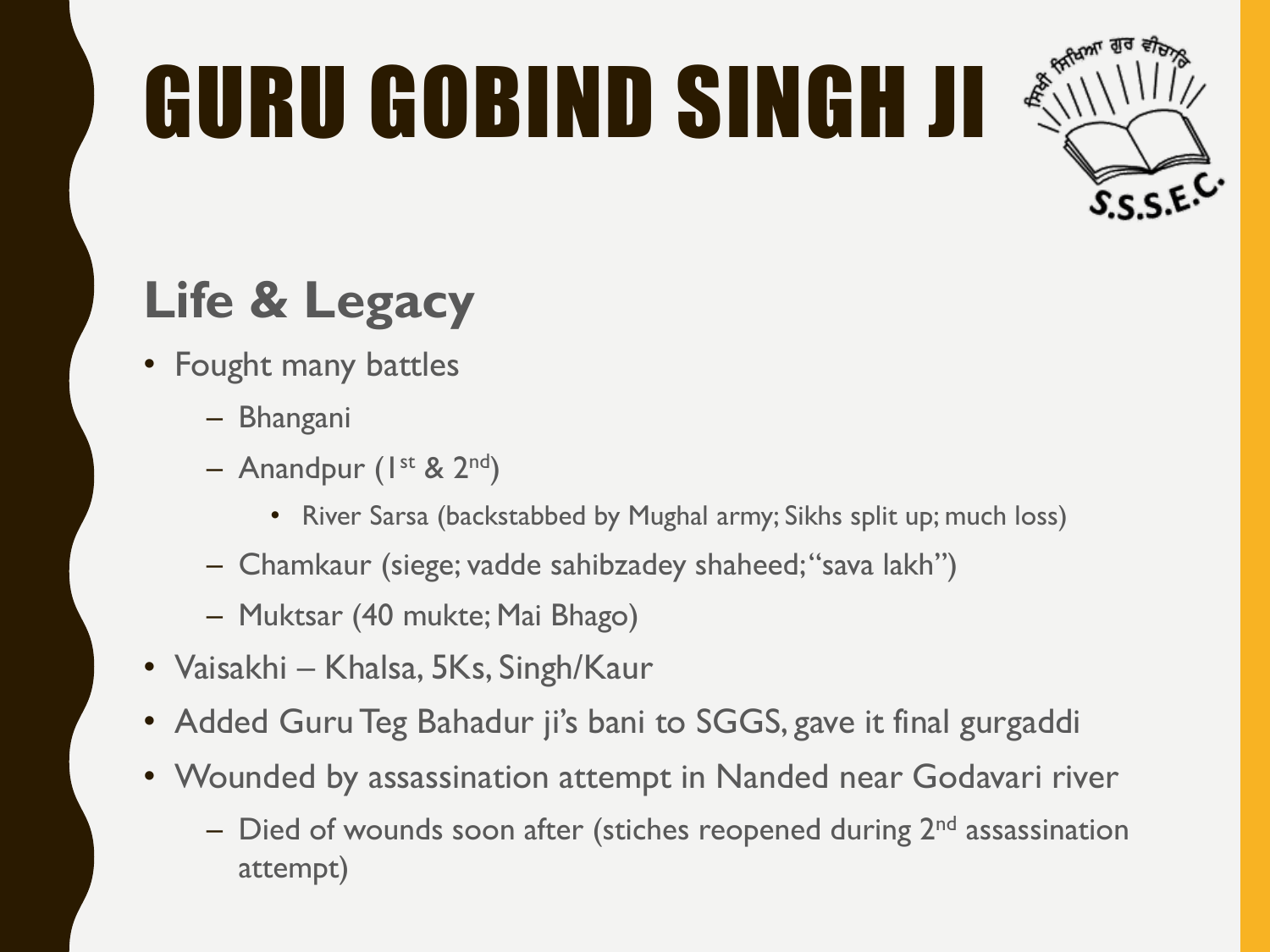### REVIEW OF GURUSHIP

- Laid foundations of Sikh state
- Hardships even internally
- Multi-skilled; poets, musicians, warriors, teachers, politicians

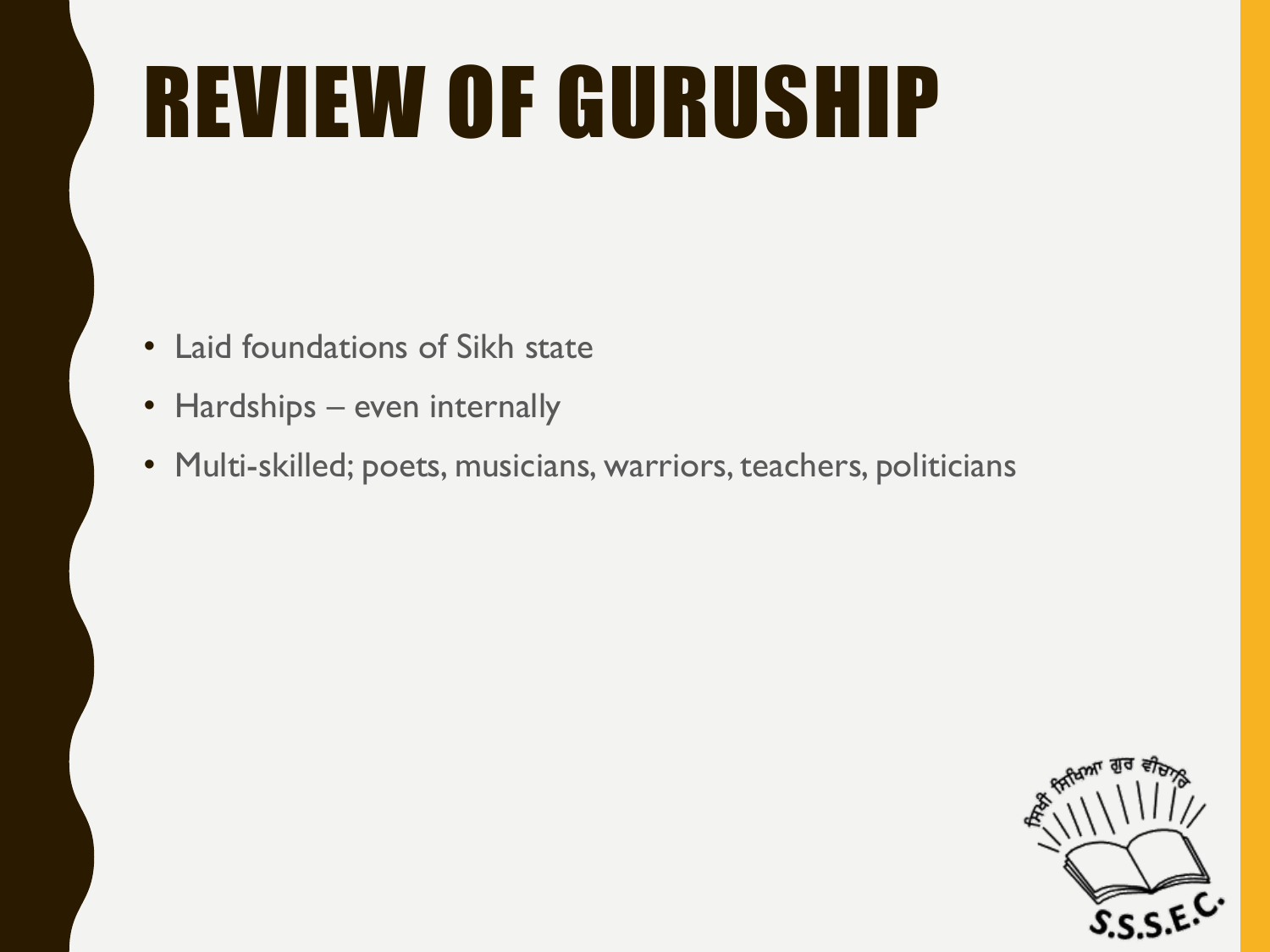### BANDA SINGH BAHADUR

- Born 27<sup>th</sup> October 1670 as Lachhman Das
- Became an ascetic after shooting a pregnant deer greatly affected
	- Madho Das bairagi; opened hermitage on banks of river Godavari
- Met Guru Gobind Singh in 1708; greatly impressed
	- Took amrit  $\rightarrow$  Gurbaksh Singh
	- Known as Banda (Guru's slave) Singh Bahadur (brave)
- Given 5 Singhs + 5 arrows + told to continue the fight against Mughal injustices
	- Baj Singh, Binod Singh, Daya Singh, Kahn Singh, Ram Singh
- Stopped corrupt zamindari system; promoted equality
- Shaheed in 1716 (4 year old son also tortured & killed)

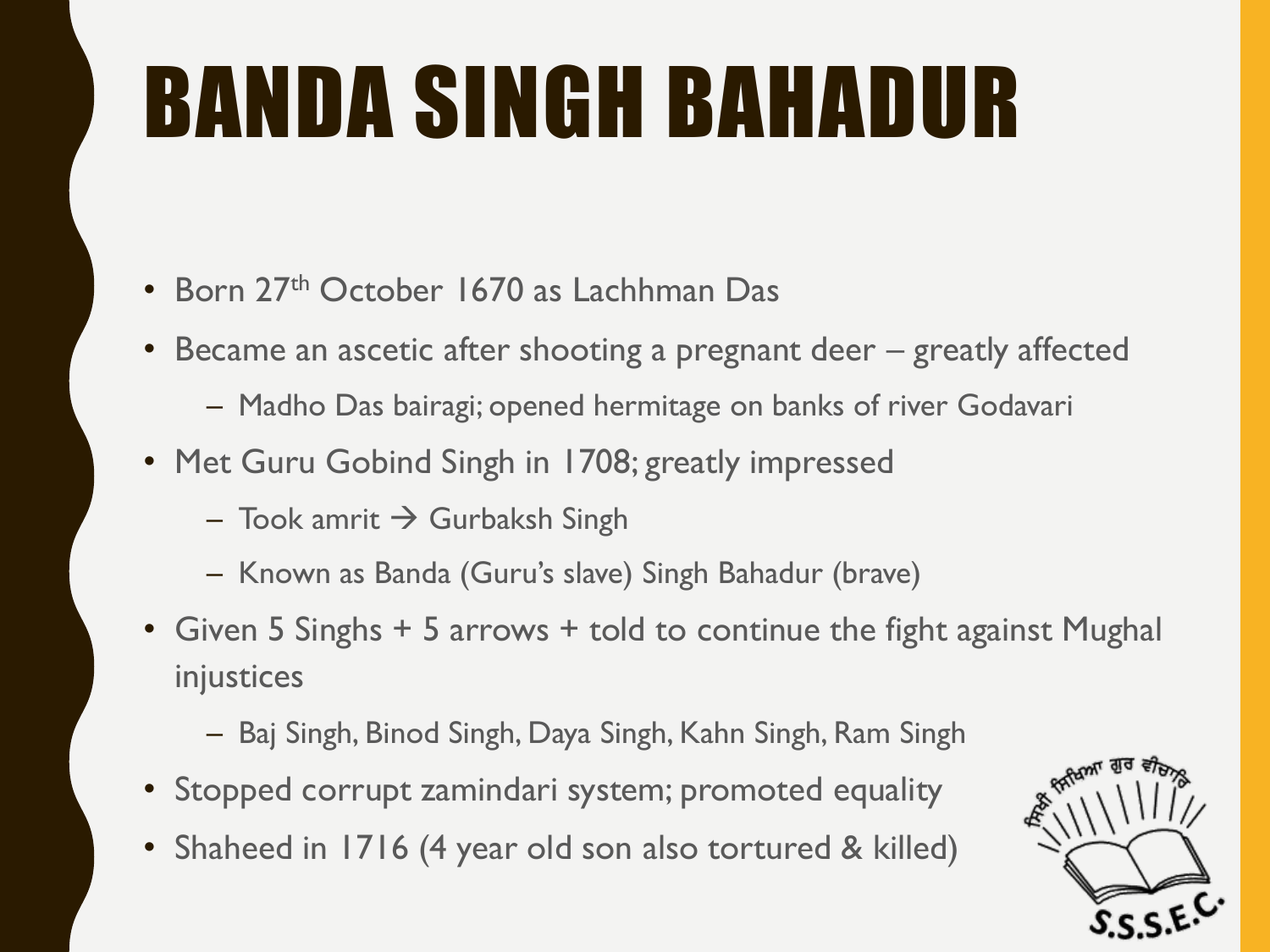#### KHALSA RAJ

- Banda Singh & Khalsa army helped local communities and gathered support; built a movement & an army
- Many battles; conquered many cities
	- Samana (1709)
	- Mastafabad & Sadhaura
	- Malerkotla & Nahan
	- Sirhind (Battle of Chappar Chiri; 1710)
- Established Khalsa Raj in1710;
	- Mukhlisgarh  $\rightarrow$  Lohgarh (capital city)
	- Coin not in own name but Guru Nanak/Guru Gobind Singh

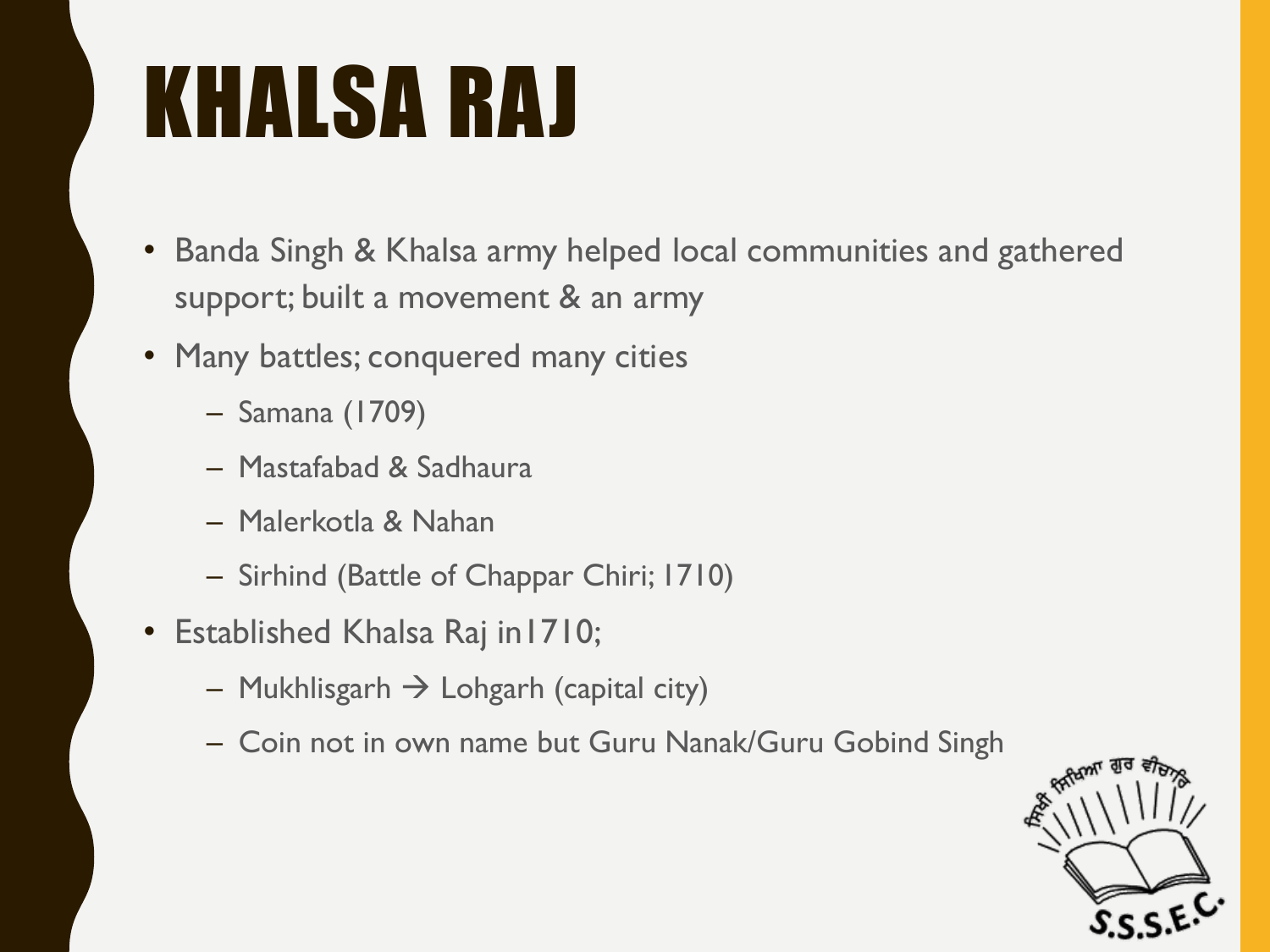### MISL PERIOD

- Mughals offered rewards for heads of Sikhs + did public executions
	- Sikhs moved into jungles to survive persecution
- Dal Khalsa; Buddha Dal (>40; older, wiser, support) + Taruna Dal (<40; younger, fighters)
	- Made up of multiple jathas
- Misls individual confederacies of Punjab/armies of Sikhs
	- Different names…united against Mughals but faced a lot of infighting
- All misls united by Ranjit Singh in 1799

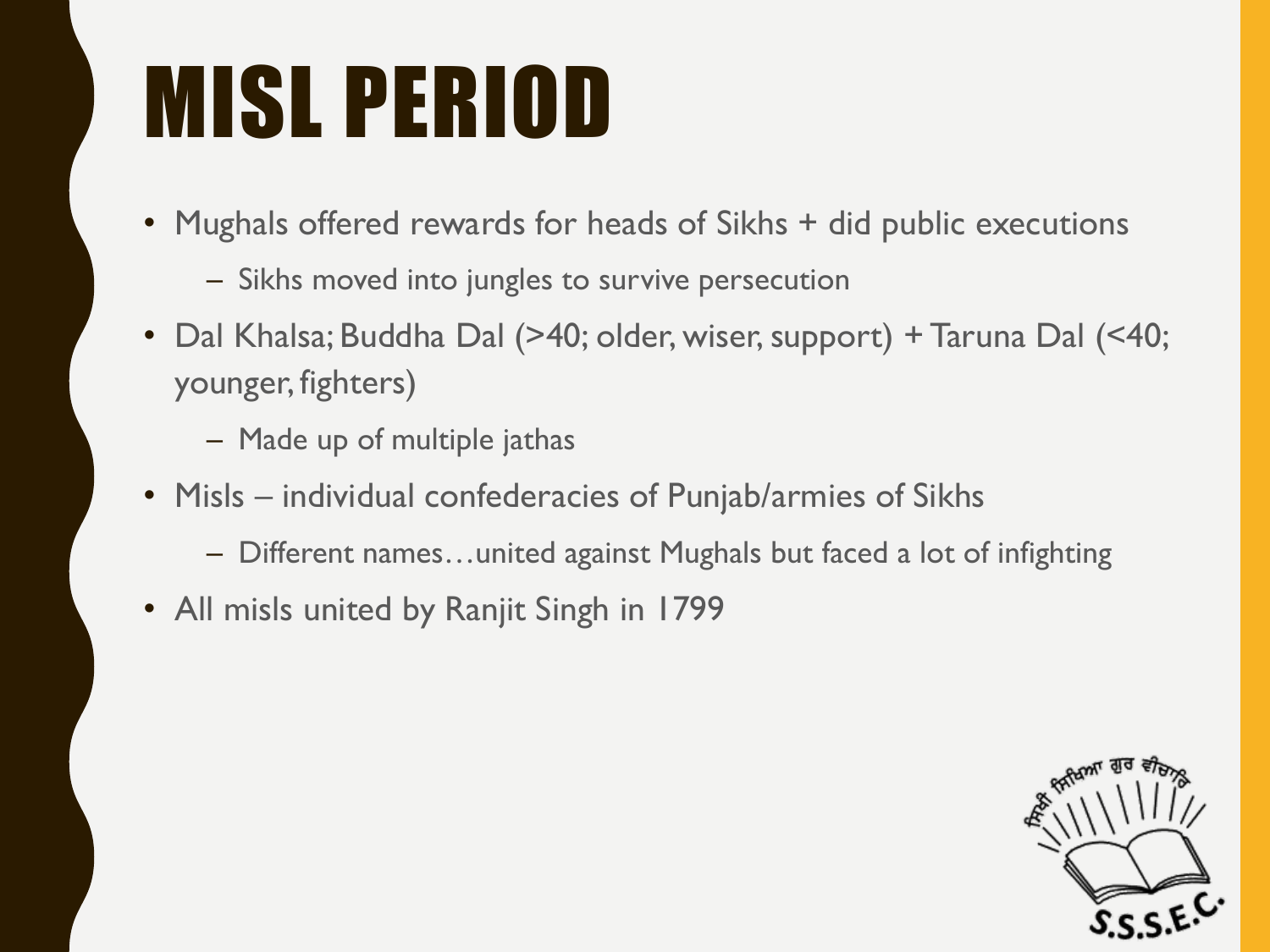### SIKH RAJ

- Maharaja Ranjit Singh
	- Born: 1780; ill with smallpox as baby (lost sight in left eye)
	- Head of Sukkarchakia Misl aged 12 after father's death
	- United misls as a teenager
	- Proclaimed Maharaja of Punjab in 1801
	- 'Sher-E-Punjab'
	- Covered Darbar Sahib in gold
- Nanaksahi coin
- Ranjit Singh died in 1839 of illness followed by much infighting and assassinations among potential successors.
	- Infiltrated & betrayed by Dogre & British

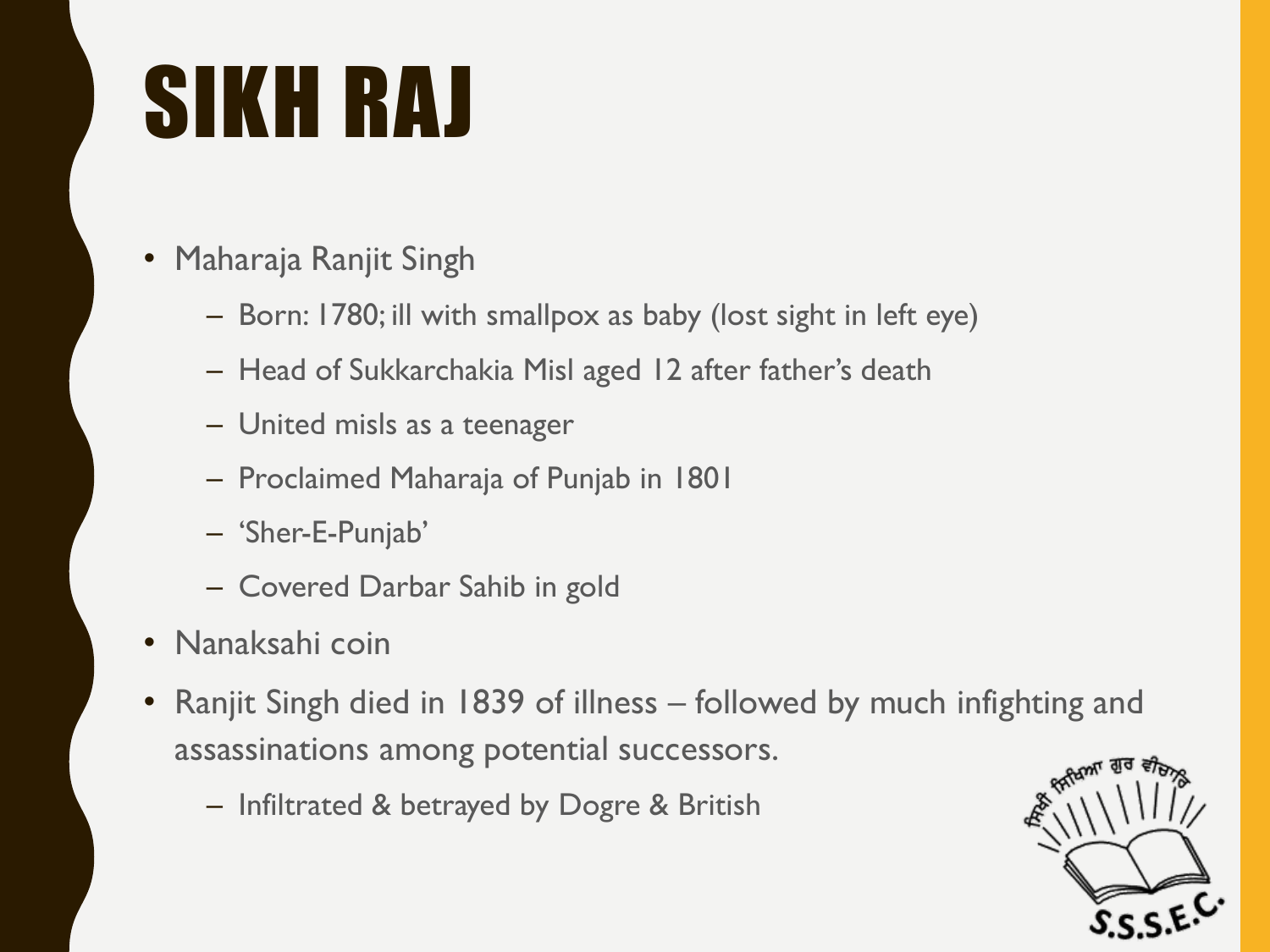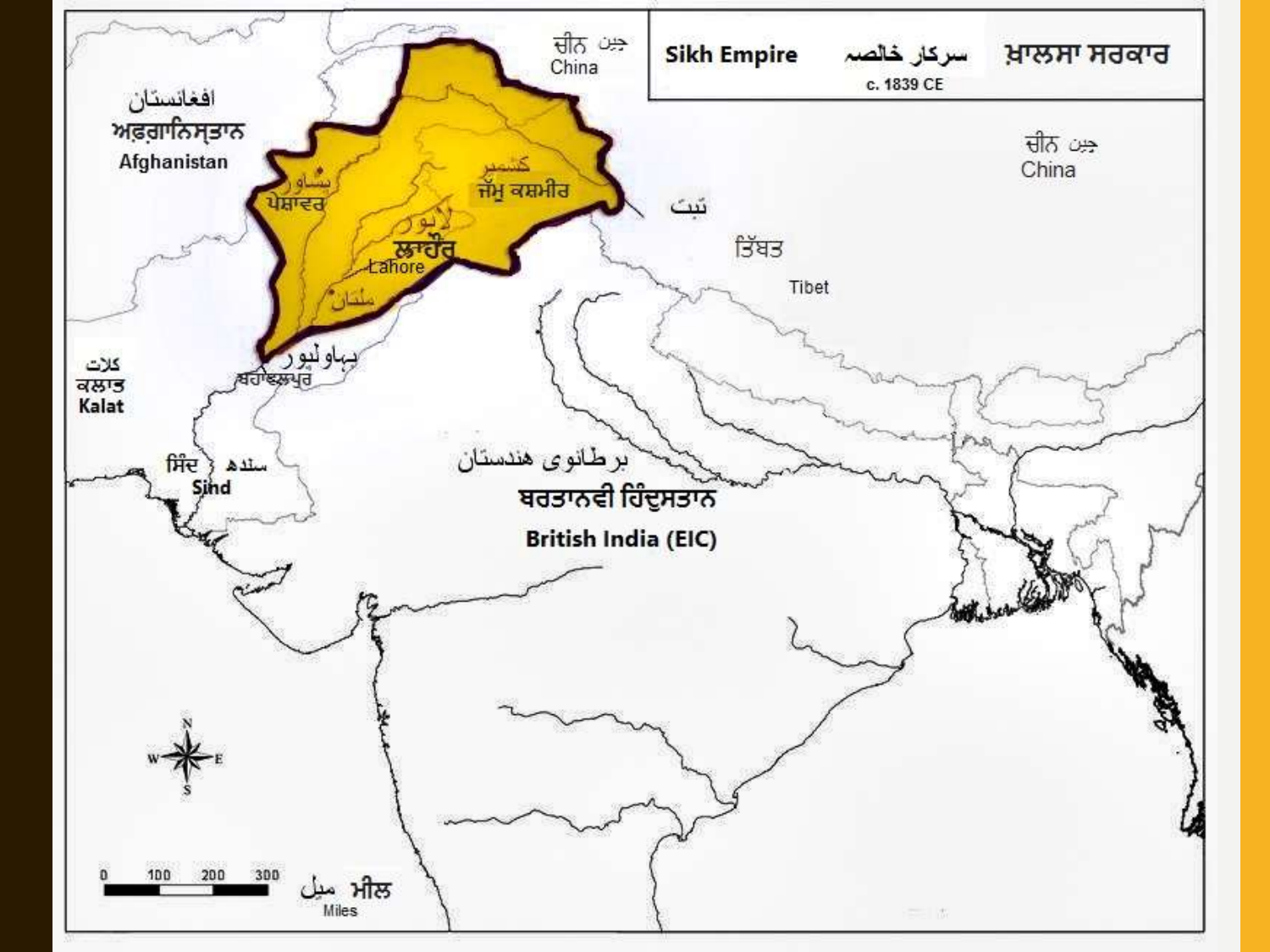### BRITISH RAJ



- 1849-1947
- Punjab was the last state to be taken by British
- Kidnapped Duleep Singh (Last Maharaja of Punjab)
	- Born: 1838
	- Youngest son of Ranjit Singh; heir to throne after death of Kharak Singh
	- Mother = Maharani Jind Kaur; kept apart
	- Made to convert to Christianity
	- Exiled to England aged 15; not told about Sikh Raj or allowed to return to Punjab & closely monitored during the short visits he later made
	- Kohinoor taken
	- Died in Paris in 1893 (had converted back to Sikhi after researching his background)
	- One of his daughters was a suffragette (Sophia Duleep Singh)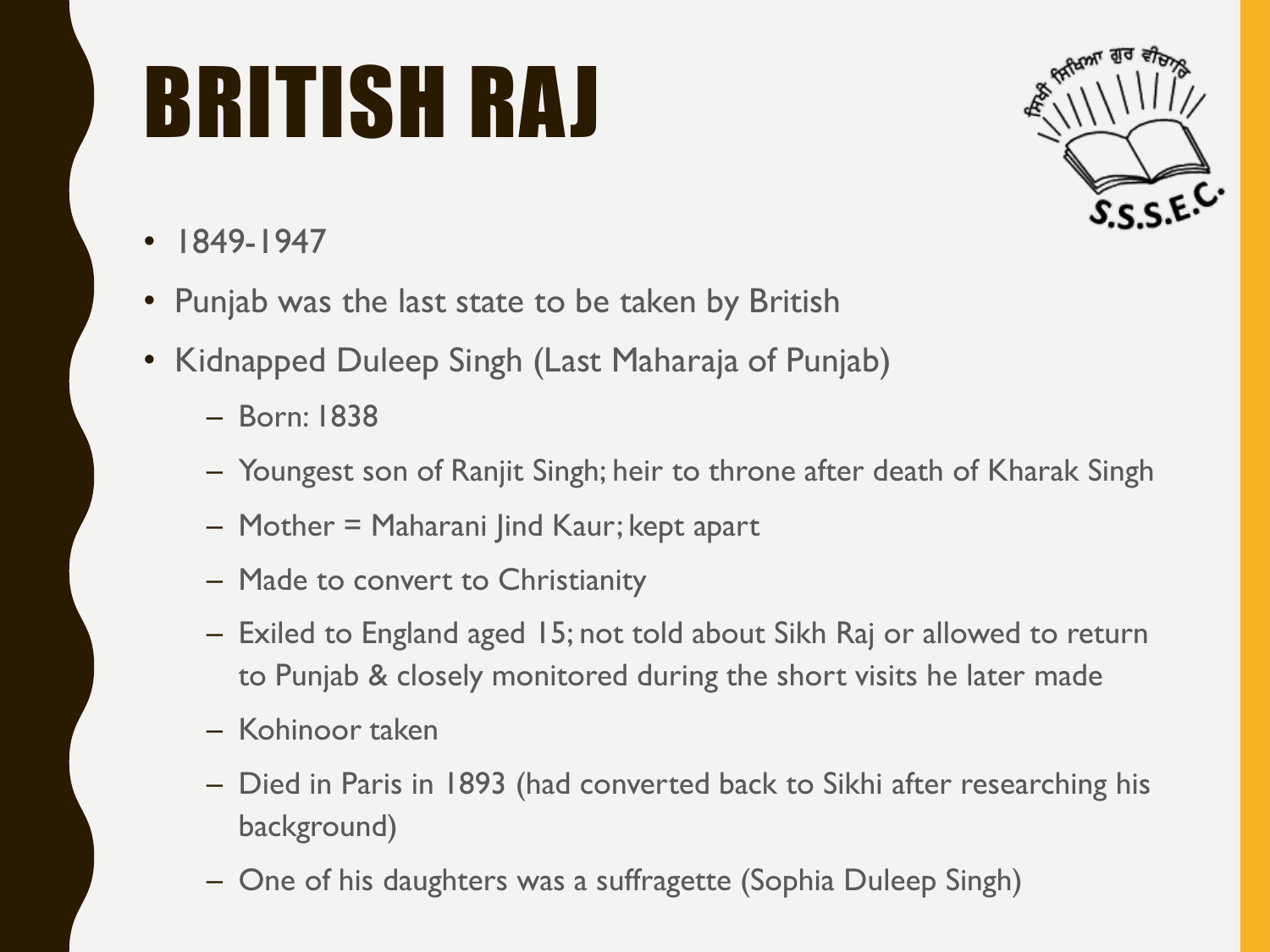#### SINGH SABHA MOVEMENT

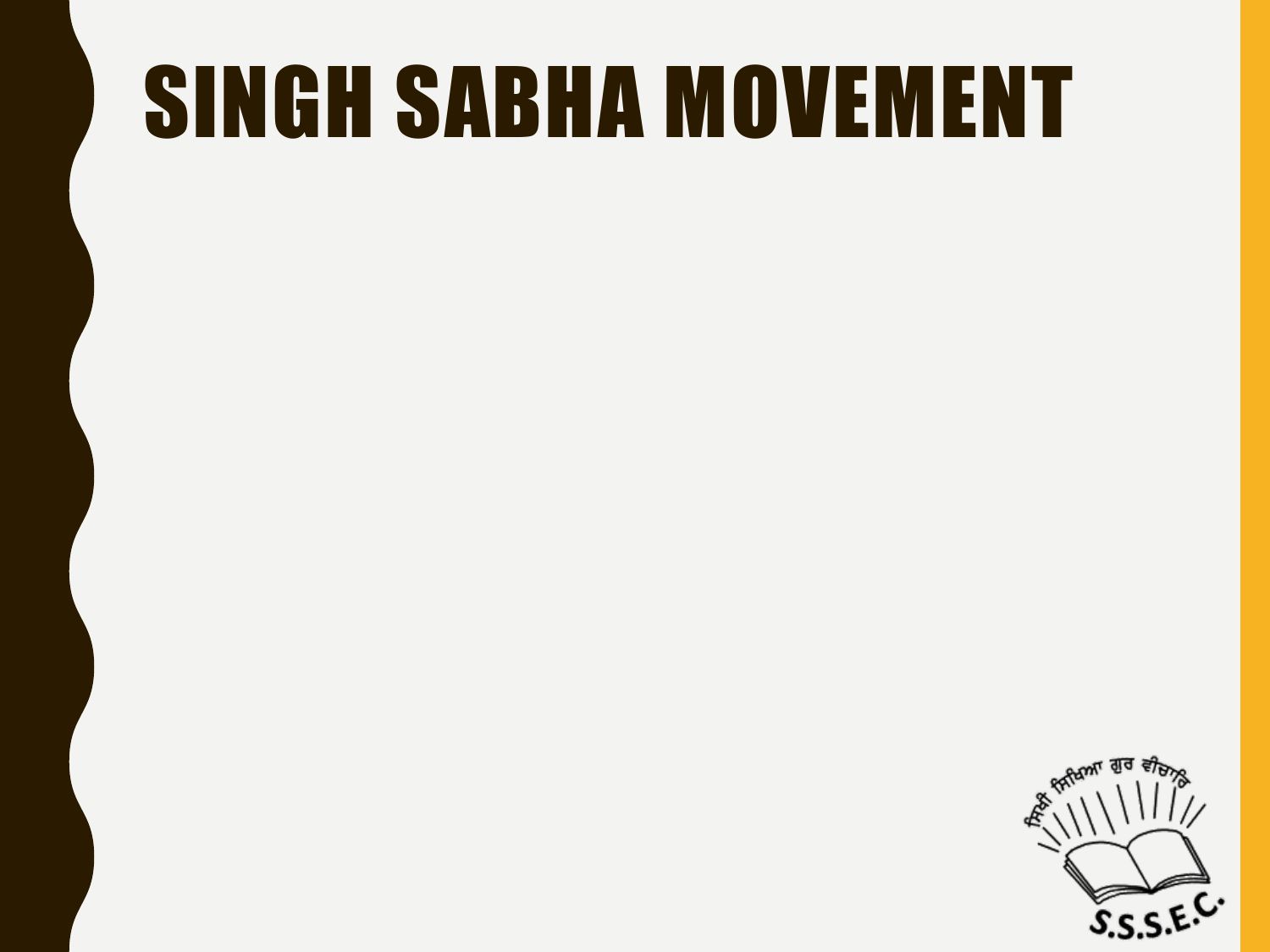#### PARTITION

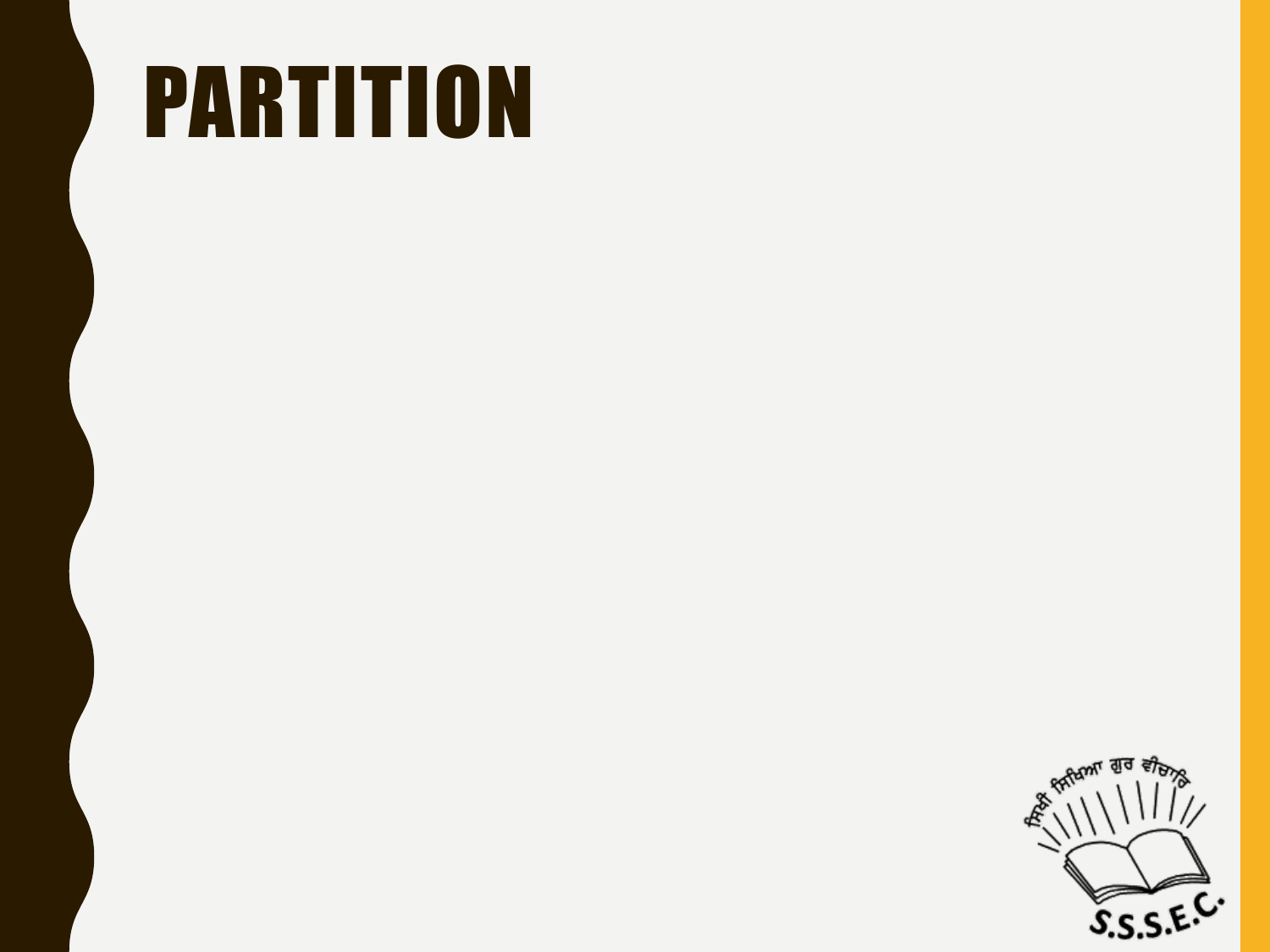#### ANANDPUR SAHIB RESOLUTION